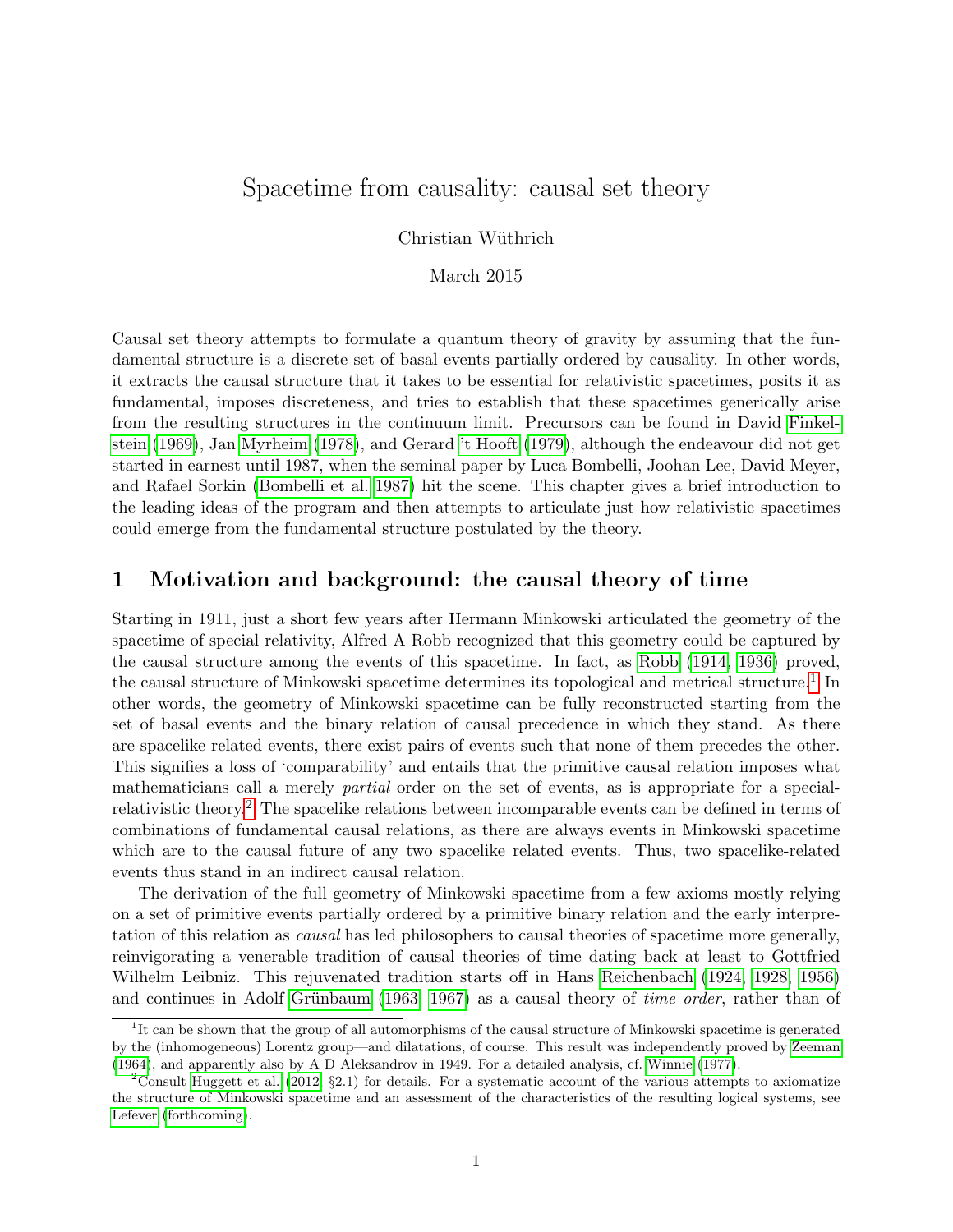spacetime structure.<sup>[3](#page-0-0)</sup> Arguing from an empiricist vantage point, the goal was to explicate temporal relations in terms of their physical, i.e., more directly empirically accessible, basis. In this spirit, Reichenbach postulates a set of events, merely structured by basic relations of a causal nature, where the relations of 'genidentity' and of causal connection play a central role.<sup>[4](#page-0-0)</sup> Reichenbach's early attempts to execute this program failed on grounds of circularity:<sup>[5](#page-0-0)</sup> his theory makes ineliminable use of the asymmetry of causal connection to ground the asymmetry of temporal order, but his criterion to distinguish between cause and effect—often called the 'mark method'—relies, implicitly, on temporal order.<sup>[6](#page-0-0)</sup> The circularity arises because the distinguishability of cause and effect is necessary in an approach that assumes as fundamental an asymmetric relation and thus cannot take recourse to a more fundamental description of the events that may ground the distinction. Reichenbach's early formulation of the causal theory of time order uses spatiotemporal coincidence as primitive and thus fails to explicate temporal order entirely in non-spatiotemporal terms.[7](#page-0-0) His later formulation [\(Reichenbach 1956\)](#page-24-4) mends some of these deficiencies by attempting to explicate the causal asymmetry in terms of factual asymmetries in actual series of events ordered by temporal betweenness. This move does not get entirely rid of primitive temporal notions, but at least it provides an independent, 'physical', grounding of the asymmetry of the causal connection. Grünbaum [\(1963,](#page-22-2) [1967\)](#page-23-2) adopts Reichenbach's basic strategy, but tries to overcome the difficulties that befell its predecessor. The result is mixed, and no full explication of spacetime in terms of physical relations is achieved.[8](#page-0-0)

Bas [van Fraassen](#page-24-7) [\(1970,](#page-24-7) Ch. 6) offers what he argues is a significant simplification of the theory that does not rely on purely spatial or spatiotemporal notions (182). His causal theory of spacetime (as opposed to just time) takes as primitive the notion of an event and the binary relations of genidentity and causal connectibility. Genidentity is an equivalence relation and is used to define world lines of objects as equivalence classes under genidentity, while the reflexive and symmetric relation of causal connectibility captures the causal structure of spacetime. Van Fraassen's final version of the theory—the details of which we will leave aside—dispenses with genidentity in favour of primitive persisting objects.

Evidently, at least in the context of special relativity, the causal connectibility relation is equivalent to the spatiotemporal relation of 'spatiotemporal coincidence or timelike relatedness' (the first disjunct is necessary because of the reflexive convention chosen). This raises the worry—to which we will return below—whether the theory is trivial in the sense that it just restates the spatiotemporal structure of Minkowski spacetime in different terms and thus fails to ground that structure in more fundamental, non-spatiotemporal, relations. Against this charge, van Fraassen, like his precursors before him, insists that the causal theory outstrips the relational theory of spacetime because, unlike blandly spatiotemporal relations, the fundamental causal relations are physical relations. This line of defence may incite the further worry that the causal theory attempts to illuminate the obscure with the truly impervious: analyses of causation are famously fraught with a tangle of apparently impenetrable problems. This concern is allayed, van Fraassen retorts, by the fact that no general definition of either causation or physical relations is required for the project to succeed; since the non-modal component of 'causal connectibility'—causal connection—gets explicated in terms of

<sup>3</sup>Carnap?

 $4$ Two events are *genidentical* just in case they involve the same—i.e., numerically identical—object. It is thus clear that genidentity also involves, apart from mereological considerations, a causal connection between the genidentical events.

 $5$ Speaking of circularity, he rules out closed causal chains ab initio—on empirical rather than logical grounds.

 $6$ As criticized by [Mehlberg](#page-23-5) [\(1935,](#page-23-5) [1937\)](#page-23-6) and Grünbaum [\(1963\)](#page-22-2), among others.

<sup>&</sup>lt;sup>7</sup>Cf. [van Fraassen](#page-24-7) [\(1970,](#page-24-7)  $\S 6.2.a$ ).

 ${}^{8}$ Cf. also [van Fraassen](#page-24-7) [\(1970,](#page-24-7)  $\S 6.3$ ).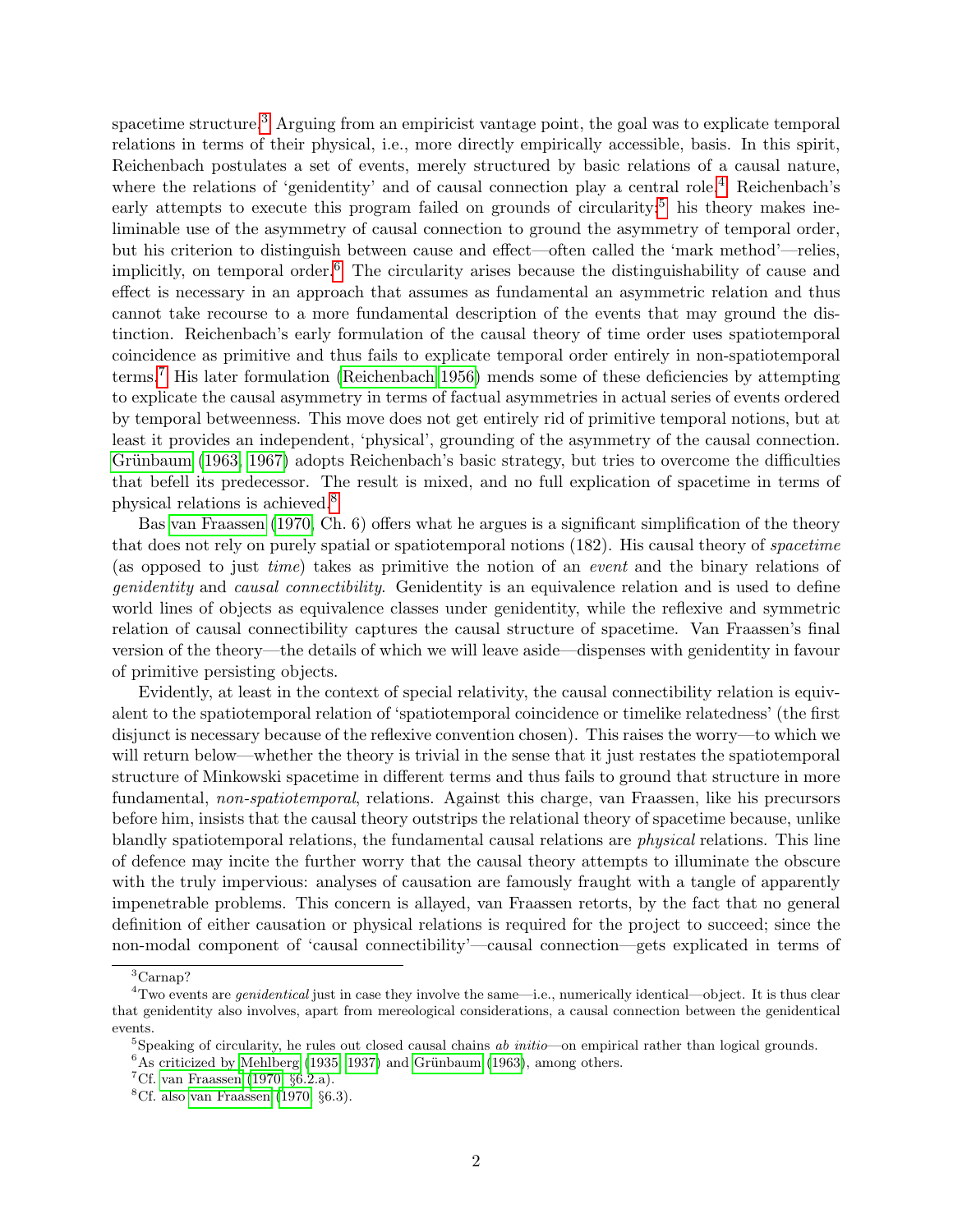genidentity and 'signal connection', and since these are evidently physical and empirical relations, 'causally connectible' has a meaning which is not derivatively spatiotemporal. Furthermore, [van](#page-24-7) [Fraassen](#page-24-7) [\(1970,](#page-24-7) 195) notes, the causal theory does not insist that all spatiotemporal relations are in fact reduced, but merely that they are *reducible*, to causal connectibility. We will need to return to this point below when we consider whether fundamental structures according to causal set theory are spatiotemporal at all.

Shortly after van Fraassen published what was then the most sophisticated articulation of the causal theory of spacetime, John [Earman](#page-22-3) [\(1972\)](#page-22-3) aired devastating criticisms of the theory. Earman's objections traded on results in general relativity and established that no causal theory of spacetime has the resources to deal with the full range of spacetime structures licensed by general relativity. In order to appreciate Earman's points, and the story unfolding after his attack leading directly to causal set theory, a few concepts need to be introduced. A *spacetime* is an ordered pair  $\langle M, g_{ab} \rangle$  consisting of a four-dimensional Lorentzian manifold M with a metric field  $g_{ab}$  defined everywhere on it. A model of general relativity, or just a 'relativistic spacetime model', then is a triple  $\langle M, g_{ab}, T_{ab} \rangle$  including a stress-energy tensor  $T_{ab}$  such that Einstein's field equation

$$
R_{ab} - \frac{1}{2} Rg_{ab} + \Lambda g_{ab} = 8\pi T_{ab},\tag{1}
$$

given here in natural units  $c = G = 1$ , where  $R_{ab}$  is the Ricci tensor, R the Ricci scalar, and  $\Lambda$  the cosmological constant, is satisfied. A spacetime is temporally orientable just in case a continuous choice of the future half of the light cone (as against the past half) can be made across  $M$ . Since a temporally orientable spacetime always affords a smooth, everywhere non-vanishing timelike vector field  $t^a$  on  $\mathcal{M}$ , we can take such a vector field to encode the temporal orientation of spacetime. In what follows, we will assume that all spacetimes are temporally orientable. If in fact the orientation is given, e.g. by a smooth timelike vector field, then we will call the spacetime temporally oriented.

In order to get to the relevant causal structure, we need the notion of a timelike relation:

<span id="page-2-0"></span>**Definition 1** (Timelike relation). Let  $\langle M, g_{ab} \rangle$  be a temporally oriented relativistic spacetime model. The binary relation  $\ll$  of timelike separation is then defined as follows:  $\forall p, q \in \mathcal{M}, p \ll q$  if and only if there is a smooth, future-directed timelike curve that runs from p to q.

The relation  $\ll$ , which is technically a relation of *timelike* separation in general relativity, will nevertheless be used to encode the *causal* structure. Let us grant, at least for the time being, that this relation is indeed fundamentally causal. We will return to this point below.

Since we are interested in the causal structure, we need a criterion to identify causal structures. Here is the relevant isomorphism:

<span id="page-2-1"></span>**Definition 2** ( $\ll$ -isomorphism). Let  $\langle M, g_{ab} \rangle$  and  $\langle M', g'_{ab} \rangle$  be temporally oriented relativistic spacetime models. A bijection  $\varphi : \mathcal{M} \to \mathcal{M}'$  is a  $\ll$ -isomorphism if, for all  $p, q \in \mathcal{M}, p \ll q$  if and only if  $\varphi(p) \ll \varphi(q)$ .

It is clear that two spacetimes have the same causal structure just in case there is a  $\ll$ isomorphism between their manifolds. The causal structure is precisely what is preserved under these isomorphisms. Analogously, we can introduce the notion of a causal relation, which is only slightly more general than that of a timelike relation:

**Definition 3** (Causal relation). Let  $\langle M, g_{ab} \rangle$  be a temporally oriented relativistic spacetime model. The binary relation  $\leq$  of causal separation is then defined as follows:  $\forall p, q \in \mathcal{M}, p < q$  if and only if there is a smooth, future-directed timelike or null curve that runs from p to q.

 $9$ [Wald](#page-24-8) [\(1984,](#page-24-8) Lemma 8.1.1).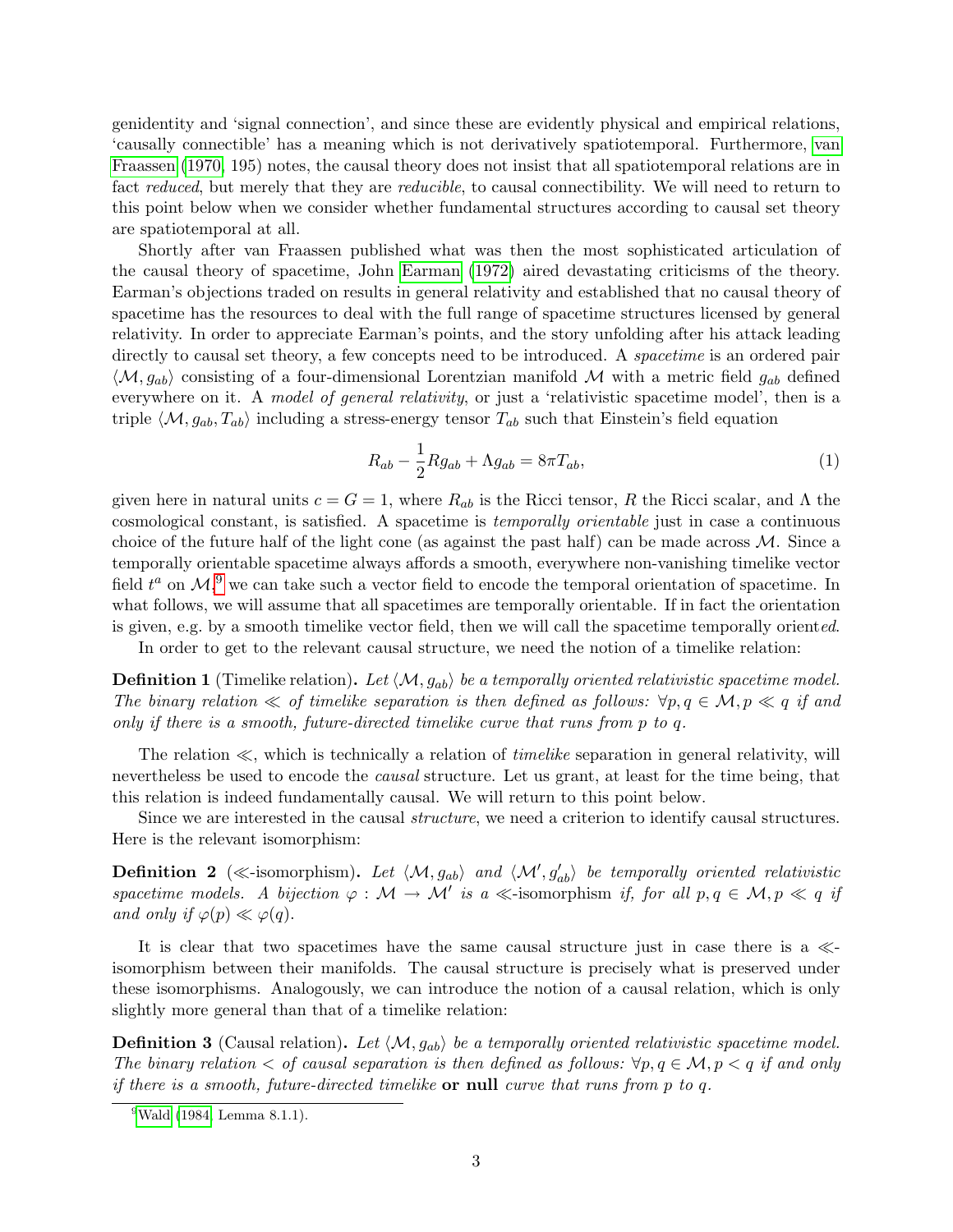I have highlighted in bold font the relevant difference to Definition [1.](#page-2-0) Causal relations < also give rise to a corresponding isomorphism, denoted ' $\lt$ -isomorphism', in full analogy to the  $\ll$ -isomorphism as defined in Definition [2.](#page-2-1) Note that the two relations  $\ll$  and  $\lt$  are generally not interdefinable.[10](#page-0-0) But since their physical meaning is closely related, we will generally only state the results using  $\ll$ .

The general goal for a causal theorist must be to take causal structure as fundamental and show how this structure grounds everything else about the spacetime. In particular, we want to see that its metric structure is determined by the causal structure. Thus, the success, or at least viability, of the causal program gets measured, as it were, by the extent to which the causal structure of relativistic spacetimes determines their metric structure.

It turns out this success cannot be complete, as [Earman](#page-22-3) [\(1972\)](#page-22-3) notes. Conceding, as he does, the causal connectibility relation to his explicit targets Grünbaum  $(1967)$  and [van Fraassen](#page-24-7)  $(1970)$ , Earman demonstrates that there are relativistic spacetimes for which there is no hope that the causal program succeeds, thus showing that the transition from a causal theory of time to a causal theory of relativistic spacetime is not trivial. To add insult to injury, Earman concludes that the doctrines of the causal theorist about spacetime "do not seem very interesting or very plausible" (75). However, subsequent work by David Malament and others and in causal set theory has clearly nullified *that* appearance, as should become apparent below.

Earman starts out by precisifying the notion of causal connectibility. In order to do that, let us introduce the notions of the 'chronological future' and 'past':

<span id="page-3-0"></span>**Definition 4** (Chronological future and past). For all points  $p \in \mathcal{M}$ , let  $I^+(p)$  and  $I^-(p)$  be the chronological future and the chronological past, respectively, as determined by:

$$
I^+(p) := \{q : p \ll q\},
$$
  

$$
I^-(p) := \{q : q \ll p\}.
$$

The causal future and past sets, denoted  $J^+$  and  $J^-$ , respectively, can be defined in complete analogy to Definition [4,](#page-3-0) substituting throughout the causal relation  $\lt$  for the timelike relation  $\ll$ . These notions permit the precise articulation (of one notion) of 'causal connectibility' of two events in a given spacetime as the physical possibility of a causal signal of nonnull (affine) length to connect them:

**Definition 5** (Causal connectibility). An event  $q \in \mathcal{M}$  is causally connectible to another event  $p \in \mathcal{M}$  just in case  $q \in J^+(p) \cup J^-(p)$ .

Earman then asks whether the causal theorist can supply a criterion of spatiotemporal coincidence that relies purely on the basal causal notions. Suppose we have a set of otherwise featureless 'events' that partake in relations of causal connectibility but that do not, fundamentally, stand in spatiotemporal relations. Van Fraassen (1970, 184) then defines pairs of events to be spatiotemporally coincident just in case they are causally connectible to exactly the same events, i.e., for every event  $r, r$  is causally connectible to the one if and only if it is causally connectible to the other. As Earman points out, this criterion is only adequate for spacetimes which satisfy the following condition: for every pair of points  $p, q \in \mathcal{M}$ , if  $J^+(p) = J^+(q)$  and  $J^-(p) = J^-(q)$ , then  $p = q$ . Since general relativity permits many spacetimes which violate this condition, a causal theorist could never hope to reduce spatiotemporal coincidence to causal connectibility for all general-relativistic spacetimes. This condition is very closely related to another one:

 $10$ More precisely, as [Kronheimer and Penrose](#page-23-7) [\(1967\)](#page-23-7) show, it generally takes two of the three relations, causal, chronological, and null, to (trivially) define the third. All three relations can be reconstructed from any one only under the imposition of appropriate restrictions.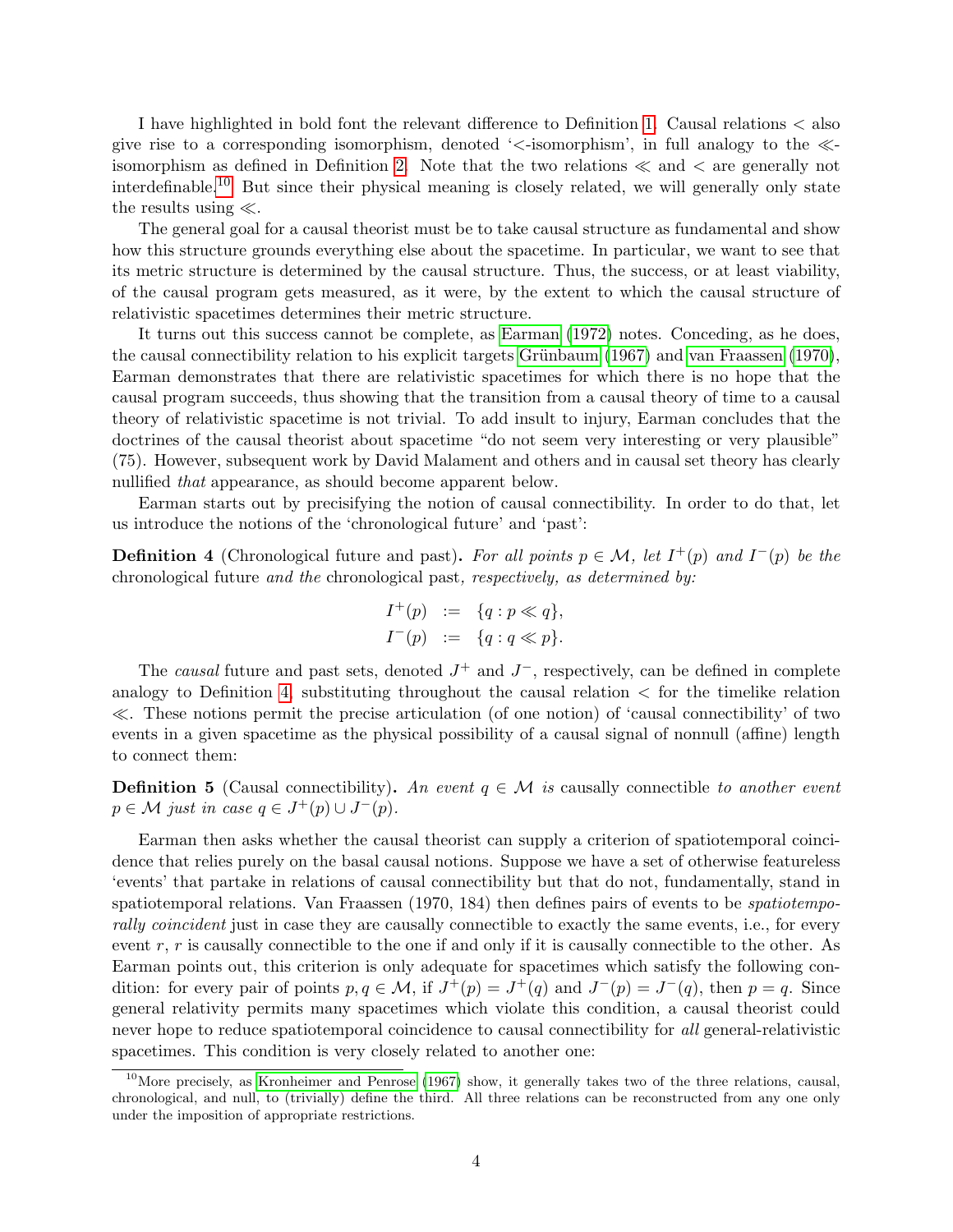**Definition 6** (Future (past) distinguishing). A spacetime  $\langle M, g_{ab} \rangle$  is future distinguishing iff, for all  $p, q \in \mathcal{M}$ ,

$$
I^+(p) = I^+(q) \Rightarrow p = q
$$

(and similarly for past distinguishing).

If a spacetime is both future and past distinguishing, then we simply call it distinguishing. As we will see momentarily, the conditions of future and past distinguishing mark an important limit of what sorts of spacetimes a causal theory of spacetime can hope to successfully capture. This is perhaps not too surprising given that a distinguishing spacetime cannot contain any closed timelike or null curves and that non-distinguishing spacetimes do at least contain non-spacelike curves which come arbitrarily close to being closed. Relying on causal structure as it does, the causal program remains incapable in cases where this structure is pathological. However, pathological causal structures are certainly possible in notoriously permissive general relativity [\(Smeenk and](#page-24-9) Wüthrich 2011). And for [Earman](#page-22-3) [\(1972,](#page-22-3) 78), there are no good reasons to reject those spacetimes violating the condition as physically unreasonable, even though that is sometimes done, and not just by defenders of the causal program. He thus concludes that the causal theory of spacetime does not command the resources necessary to offer a novel basis "for getting at the subtle and complex spatiotemporal relations which can obtain between events set in a relativistic space-time background" [\(Earman 1972,](#page-22-3) 79).

Some of the spacetimes violating Earman's condition are such that  $\mathcal M$  can be covered by a family of non-intersecting spacelike hypersurfaces, i.e., they are topologically closed 'timewise' and every event in  $M$  contains closed timelike curves. In this case, it is always possible to find an embedding space which is locally like  $M$  but does not contain closed timelike curves. Given that such embedding spaces are causally well-behaved, the causal theorist might be tempted to use their causal structure to recover the spacetime structure of the spacetime. Earman notes that such an enterprise would be bound to fail, given that the original spacetime and the embedding space also differ in global properties: in the former, 'time' is closed, while in the latter it is not. Thus, the causal structure of the embedding space could not possibly render the correct verdict about such important global properties of the spacetime at stake. But notice that the causal set theorist could respond to this by weakening the ambition to recovering merely the local, but not necessarily the global, spacetime structure.

In fact, this strategy could be more widely applied to those non-distinguishing spacetimes which can be partitioned into distinguishing 'patches' of spacetime. A patch  $\langle S \subseteq M, g_{ab}|S \rangle$  of a spacetime  $\langle M, g_{ab}\rangle$  would be distinguishing just in case it is with respect to the events in the patch, but not necessarily with respect to those outside of it. This covers many, though not all, spacetimes which violate Earman's condition. In this case, the causal theorist could claim to be able to recover the spatiotemporal structure of the patch from the patch's causal structure. In this sense, the program could then still be executed to fruition 'locally'. Thus, what Earman identifies as a problem for the causal theorist could be turned into a strategy to deal with many of the spacetimes ruled out of bounds by Earman. Of course, this strategy would only be acceptable if accompanied by a commensurately attenuated ambition of the program.

Earman's criticism, though sound, may thus not spell the end of the program. Apart from the recommended attenuation of their ambition, the causal theorist can surely meet her conclusion that "taking events and their causal relations as a primitive basis is not sufficient for getting at the subtle and complex spatiotemporal relations which can obtain between events set in a relativistic spacetime background" (79) with a dose of healthy revisionism. The causal theorist is bound to fail if her pretension was to produce an alternative foundation for general relativity, as Earman conclusively establishes; however, if the aspiration is instead to offer a distinct, and perhaps more fundamental,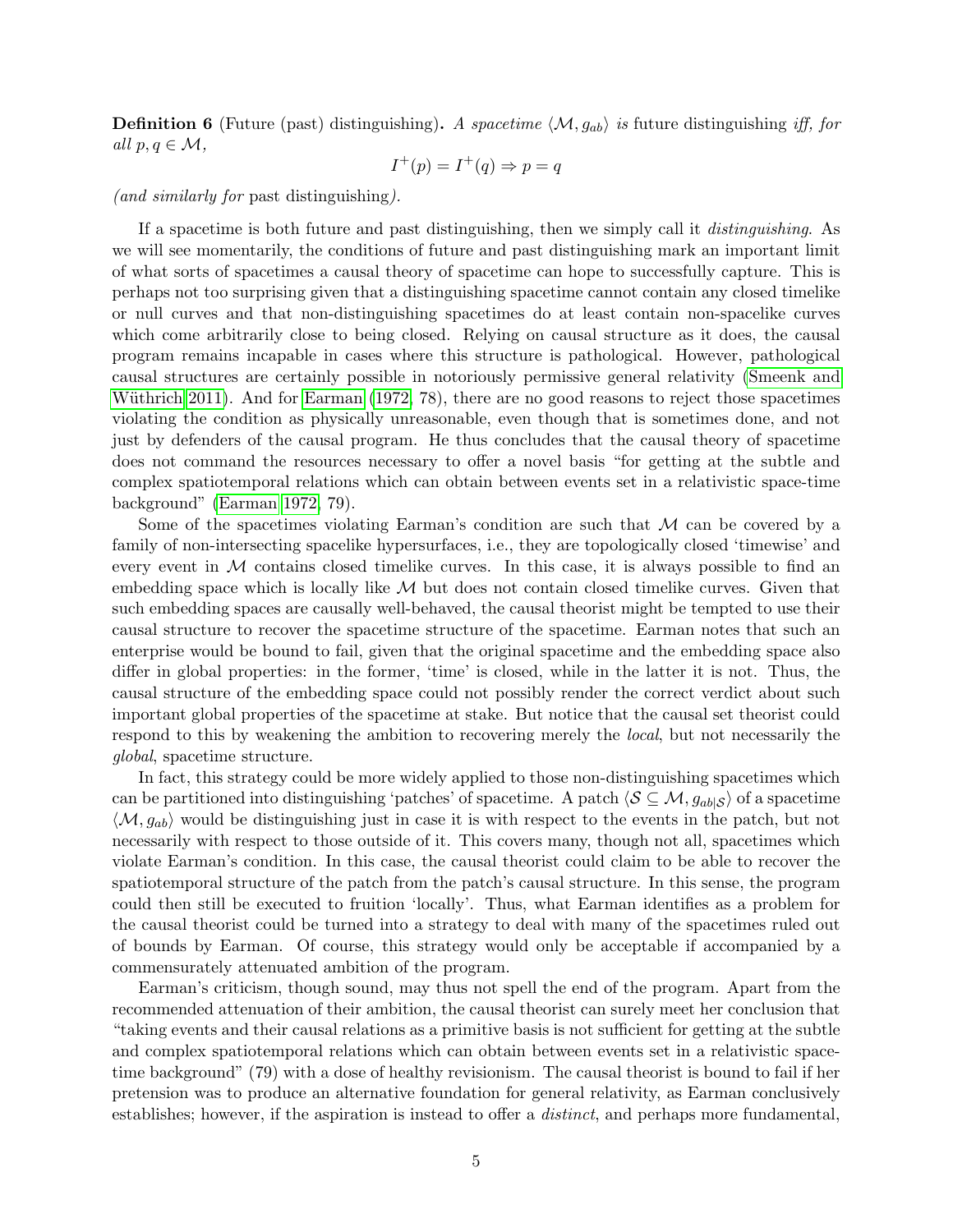theory, Earman's objections can be circumnavigated.<sup>[11](#page-0-0)</sup> And this, of course, is precisely what causal set theory aims to provide, as we will see shortly.

That the situation is not hopeless for the causal theorist, and, more specifically, that the causal structure often provides a powerful ground for the entire geometry of a relativistic spacetime, was established by remarkable results of Stephen Hawking and collaborators [\(Hawking et al. 1976\)](#page-23-8) and David [Malament](#page-23-9) [\(1977\)](#page-23-9). It is these results—and particularly the last one—that motivate the causal set theory program. They can be thought of as an extension of Robb's reconstructive project from special to general relativity. Mathematically, the basic idea is that we take a point set with its topology, its differential structure, and its conformal structure to extract the relation  $\ll$  defined on the point set. Then we throw away everything except the point set and the relation  $\ll$  and try to recover the entire spacetime geometry. This is accomplished—to the extent to which it is accomplished—in terms of implicit definitions using invariances under the relevant group of mappings. Metaphysically, the idea is of course that, fundamentally, there only is the point set structured by  $\ll$  and every other aspect of spacetime geometry ontologically depends on that structure.

Using the definitions above, as summarized by [Malament](#page-23-9) [\(1977,](#page-23-9) 1400) the relevant result of Hawking, King, and McCarthy is the following theorem:

**Theorem 1** [\(Hawking, King, and McCarthy 1976\)](#page-23-8). Let  $\phi$  be a  $\ll$ -isomorphism between two temporally oriented spacetimes  $\langle M, g_{ab} \rangle$  and  $\langle M', g'_{ab} \rangle$ . If  $\phi$  is a homeomorphism, then it is a smooth conformal isometry.

Homeomorphisms, i.e., continuous mappings that also have a continuous inverse mapping, are maps between topological spaces that preserve topological properties. Furthermore,

**Definition 7** (Conformal isometry).  $A \ll$ -isomorphism  $\phi$  is a conformal isometry just in case it is a diffeomorphism and there exists a (non-vanishing) conformal factor  $\Omega : \mathcal{M}' \to \mathbb{R}$  such that  $\phi_*(g_{ab}) = \Omega^2 g'_{ab}.$ 

Thus, Hawking and collaborators showed that the following conditional holds: if two temporally oriented spacetimes have the same topology and causal structure, then they have the same metric, up to a conformal factor. This leads to the natural question of just under what conditions do two temporally oriented spacetimes with the same causal structure have the same topology? Obviously, if we knew the answer then we could state under what conditions two temporally oriented spacetimes with the same causal structure have the same metric, up to a conformal factor. Malament's result gives a precise answer to this question: just in case they are distinguishing, i.e., just in case they are both future- and past-distinguishing. Here is the theorem:

<span id="page-5-0"></span>**Theorem 2** [\(Malament 1977\)](#page-23-9). Let  $\phi$  be a  $\ll$ -isomorphism between two temporally oriented spacetimes  $\langle M, g_{ab}\rangle$  and  $\langle M', g'_{ab}\rangle$ . If  $\langle M, g_{ab}\rangle$  and  $\langle M', g'_{ab}\rangle$  are distinguishing, then  $\phi$  is a smooth conformal isometry.

It is important to note that neither future- nor past-distinguishability alone are sufficient to clinch the consequent [\(Malament 1977,](#page-23-9) 1402). The theorem thus establishes that, for a large class of spacetimes, causal isomorphisms also preserve the topological, differential, and conformal structure, and hence the metrical structure up to a conformal factor. In this sense, we can say that the causal structure of a relativistic spacetime in this large class 'determines' its geometry up to a conformal factor. It is worth keeping in mind that this 'determination' is not underwritten

 $11$  For a detailed assessment as to what extent a causal theory can succeed in grounding general relativity, see [Winnie](#page-24-6) [\(1977\)](#page-24-6).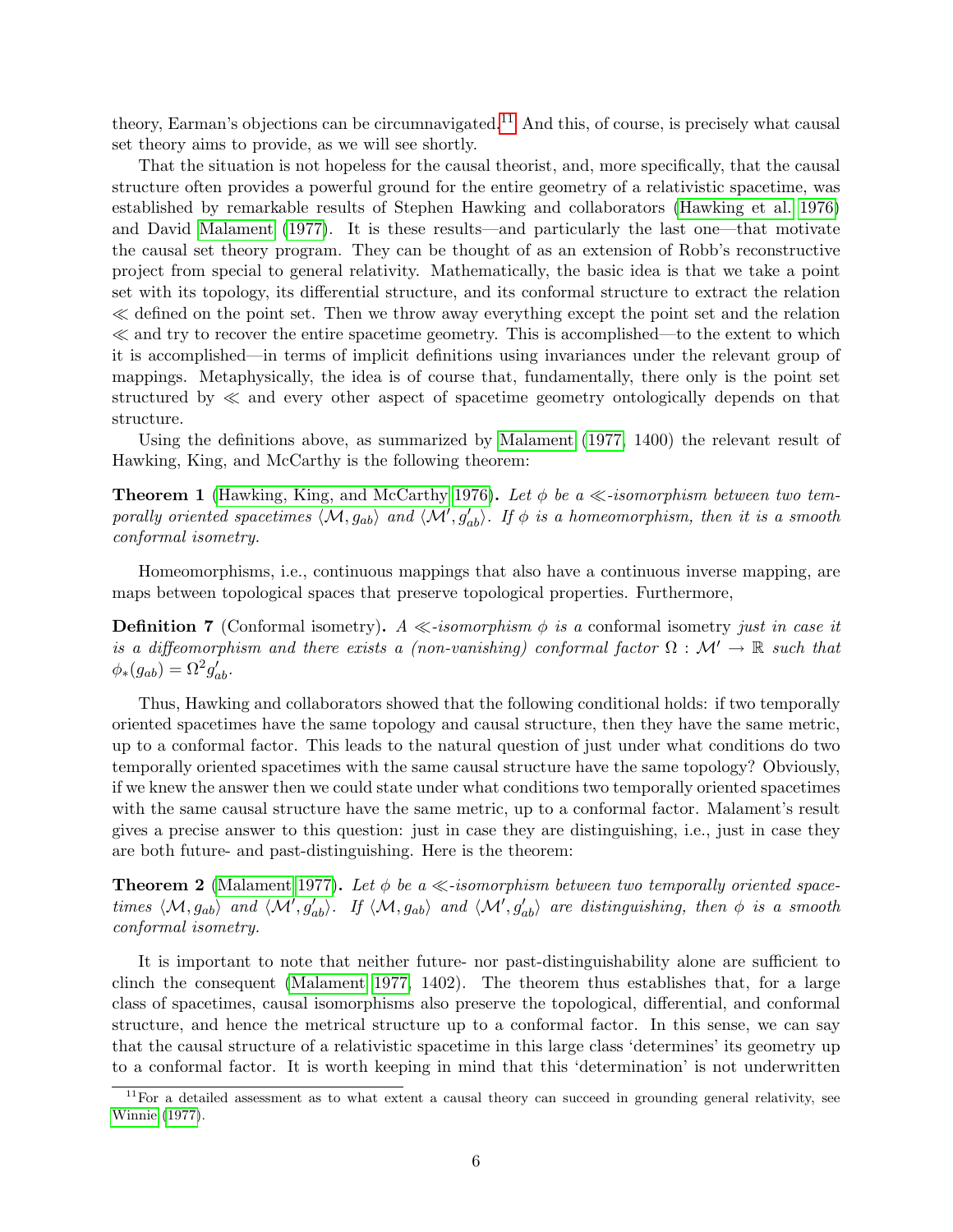by explicit definitions of the geometrical structure of these spacetimes in terms of their causal structures;<sup>[12](#page-0-0)</sup> rather, the argument proceeds by showing that maps between spacetimes that leave the causal structure invariant, will also leave the geometrical structure invariant (again, up to a conformal factor). Even though this may be too thin a basis on which to lay grand claims of ontological dependence, the results are sufficiently suggestive to motivate the entire program of causal set theory.

Considerations concerning the relations between discrete and continuum spaces in philosophy, physics and mathematics certainly predate causal set theory—in philosophy, for instance, by a mere couple of millennia. At least since the advent of quantum physics have physicists played with the idea of a discrete spacetime.<sup>[13](#page-0-0)</sup> Attempts to formulate theories of discrete spacetime were usually motivated by quantum theory. It was recognized early on that a fundamentally discrete spacetime structure would create a tension with the invariance under continuous Lorentz transformations postulated by special relativity, and that solving this problem would be crucial to finding a quantum theory of gravity.<sup>[14](#page-0-0)</sup> An early clear statement of something that starts to resemble the causal set program has been given by David [Finkelstein](#page-22-0) [\(1969\)](#page-22-0). Finkelstein argues that the macroscopic spacetime with its causal structure may arise as a continuum limit from a 'causal quantum space'. He asserts in the abstract of the paper that "[i]t is known that the entire geometry of many relativistic space-times can be summed up in two concepts, a space-time measure  $\mu$  and a space-time causal or chronological order relation  $C$ , defining a causal measure space" (1261). Unfortunately, no reference or proof is given in the text in support of this claim; in fact, the claim is essentially repeated, but with the qualification dropped:

The causal order C determines the conformal structure of space-time, or nine of the ten components of the metric. The measure on spacetime fixes the tenth component. (1262)

This is effectively Malament's theorem without the relevant qualification! Similarly, in another pre-causal-set-theory paper, Jan [Myrheim](#page-23-0) [\(1978\)](#page-23-0) uses Malament's result, published the previous year, as his vantage point without giving a citation, merely claiming that

[i]t is a well-known fact that in the standard, continuum space-time geometry the causal ordering alone contains enough information for reconstructing the metric, except for an undetermined local scale factor, which can be introduced for instance by means of the volume element  $dV$ . (4)

Myrheim's project can clearly be considered a precursor to causal set theory. He argues that the partial causal ordering can just as naturally be imposed on a discrete set as on a continuous one, and that the discrete set has the advantage of automatically providing a natural scale, unlike the continuous space. This natural scale, as Bernhard [Riemann](#page-24-10) [\(1868,](#page-24-10) 135, 149) observed, results from the fact that a discrete space, but not a continuous space, possesses an 'intrinsic metric' given by counting the elements. The number of elementary parts of the discrete space determine the volume of any region of that space, which is of course not the case for continuous spaces. Myrheim's goal is to show how one can recover, in a statistical sense, not only the geometry, but also the vacuum

 $12$ Whether or not such explicit definitions can be given remains an open problem (David Malament, personal communication, 24 April 2013).

 $^{13}$ E.g. [Ambarzumian and Iwanenko](#page-22-4) [\(1930\)](#page-22-4).

<sup>&</sup>lt;sup>14</sup>For the earliest attempt to reconcile Lorentz symmetry with a discrete spacetime that I know of, cf. [Snyder](#page-24-11) [\(1947\)](#page-24-11).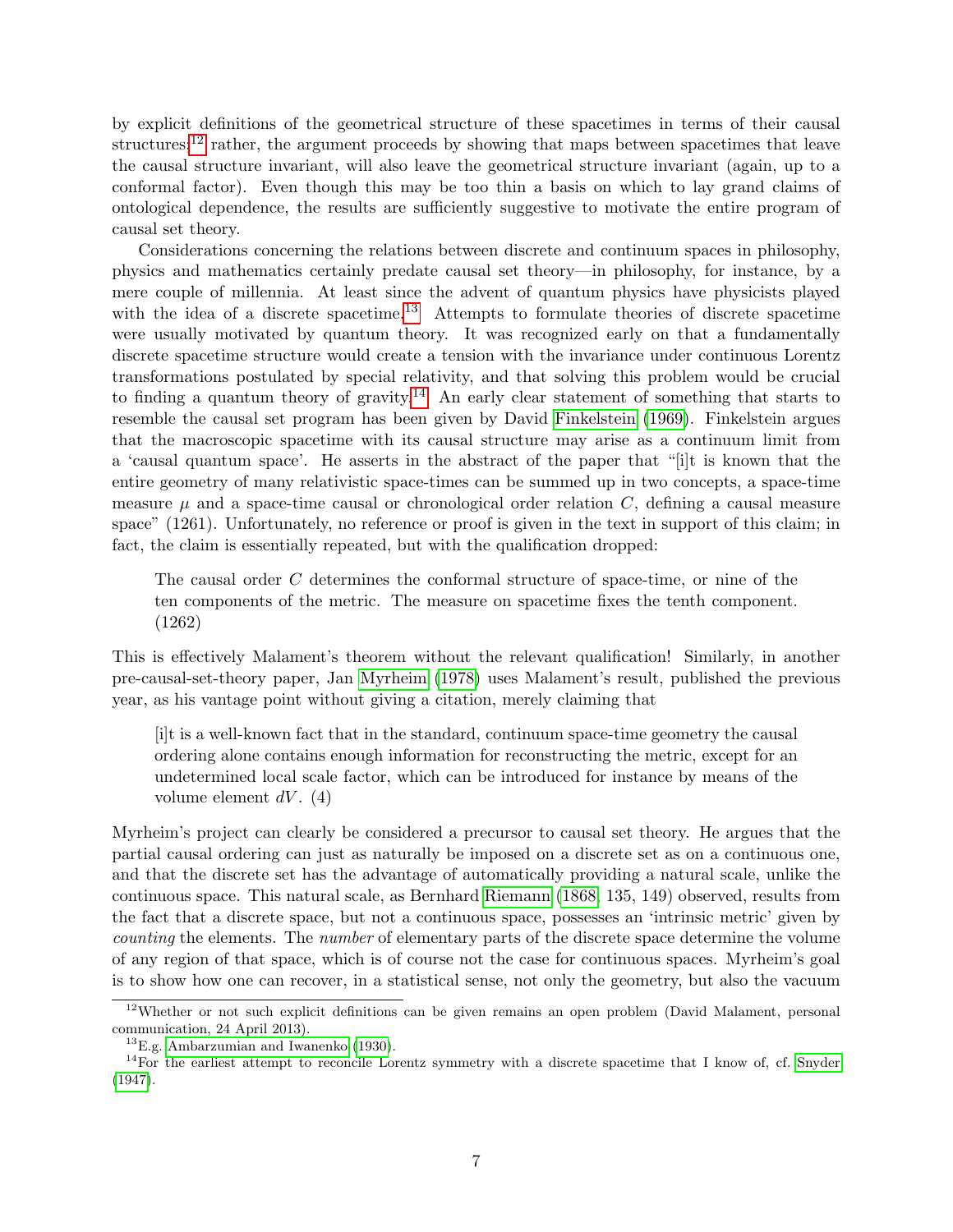Einstein equation for the gravitational field from the discrete causal structure. While the project is suggestive, and the goal the same as in causal set theory, it does not succeed.[15](#page-0-0)

Around the same time, Gerard ['t Hooft](#page-24-0) [\(1979\)](#page-24-0), in just a few short pages (338-344), sketches a quantum theory of gravity closely related to causal set theory. While the use of lattices in quantum field theory is generally considered a pretense introduced to simplify the mathematics or to control vicious infinities, 't Hooft takes the point of view that in the case of gravity, a kind of a lattice "really does describe the physical situation accurately" (338). He, too, uses the unqualified and hence false version of the statement that Malament proved in its qualified form (340); he, too, makes no reference to either [Hawking et al.](#page-23-8) [\(1976\)](#page-23-8) or [Malament](#page-23-9) [\(1977\)](#page-23-9). Starting out from a basic causal relation, for which he offers the temporal gloss as "is a point-event earlier than" (ibid.), and requiring transitivity, 't Hooft asserts four basic assumptions of the theory. First, the causal relation gives a partial ordering of events and defines a lattice, i.e., a discrete structure. Supposing that a continuum limit of this fundamental structure exists, he demands, secondly, that this lattice contains all the information to derive a curved Riemann space in this limit; that, thirdly, the existence of this limit constrains the details of the fundamental partially ordered structure; and that, finally, a curved Riemann space with the appropriate signature comprises all information on the entire history of the universe it represents, i.e., the entire spacetime. The second and fourth assumption jointly entail that the fundamental structure contains all physically relevant information of the spacetime it describes. 't Hooft then sketches how the continuum limit could be taken and briefly mentions that a cosmological model could be gained by simply adding the demand that there exists an event that precedes all others. The sketch omits any dynamics, which 't Hooft admits should be added such that it approximates the usual Einstein dynamics in general relativity and adds that we should expect such an action to be highly non-local.

't Hooft then closes his speculations with the following words:

The above suggestions for a discrete gravity theory should not be taken for more than they are worth. The main message, and that is something I am certain of, is that it will not be sufficient to just improve our mathematical formalism of fields in a continuous Riemann space but that some more radical ideas are necessary and that totally new physics is to be expected in the region of the Planck length. (344)

Such a radically new start is precisely what the program of causal set theory seeks to offer.

#### 2 The basic plot: kinematic causal set theory

Causal set theory as we now know it starts with the foundational paper by Luca Bombelli, Joohan Lee, David Meyer, and Rafael Sorkin [\(Bombelli et al. 1987\)](#page-22-1).<sup>[16](#page-0-0)</sup> Advocates of causal set theory often insist that their theory consists of three parts, like any other physical theory: kinematics, dynamics, and phenomenology. Even though many physical theories may conform to this partition, there is, of course, nothing sacrosanct about this trinity. As long as the theory clearly articulates what it considers the physical possibilities it licenses to be and how this explains or accounts for aspects of our experience, it may have as many parts as it likes. Be this as it may, we will split the discussion of the theory into kinematics and dynamics, and deal with the former in this section.

 $15$ Although he is aware that this is not in general true (3), he proceeds as if the causal ordering of any relativistic spacetime is globally well-defined; he also seems to assume that the local uniqueness of geodesics can be extended globally (6), which is not in general true. There are other oddities in his analysis: he takes coordinates to be more fundamental than the metric (8), and conflates vacuum and Ricci-flat spacetimes (ibid.).

<sup>&</sup>lt;sup>16</sup>Who, unlike Myrheim and 't Hooft, cite [Hawking et al.](#page-23-8) [\(1976\)](#page-23-8), [Malament](#page-23-9) [\(1977\)](#page-23-9), and [Kronheimer and Penrose](#page-23-7) [\(1967\)](#page-23-7) (footnote 4).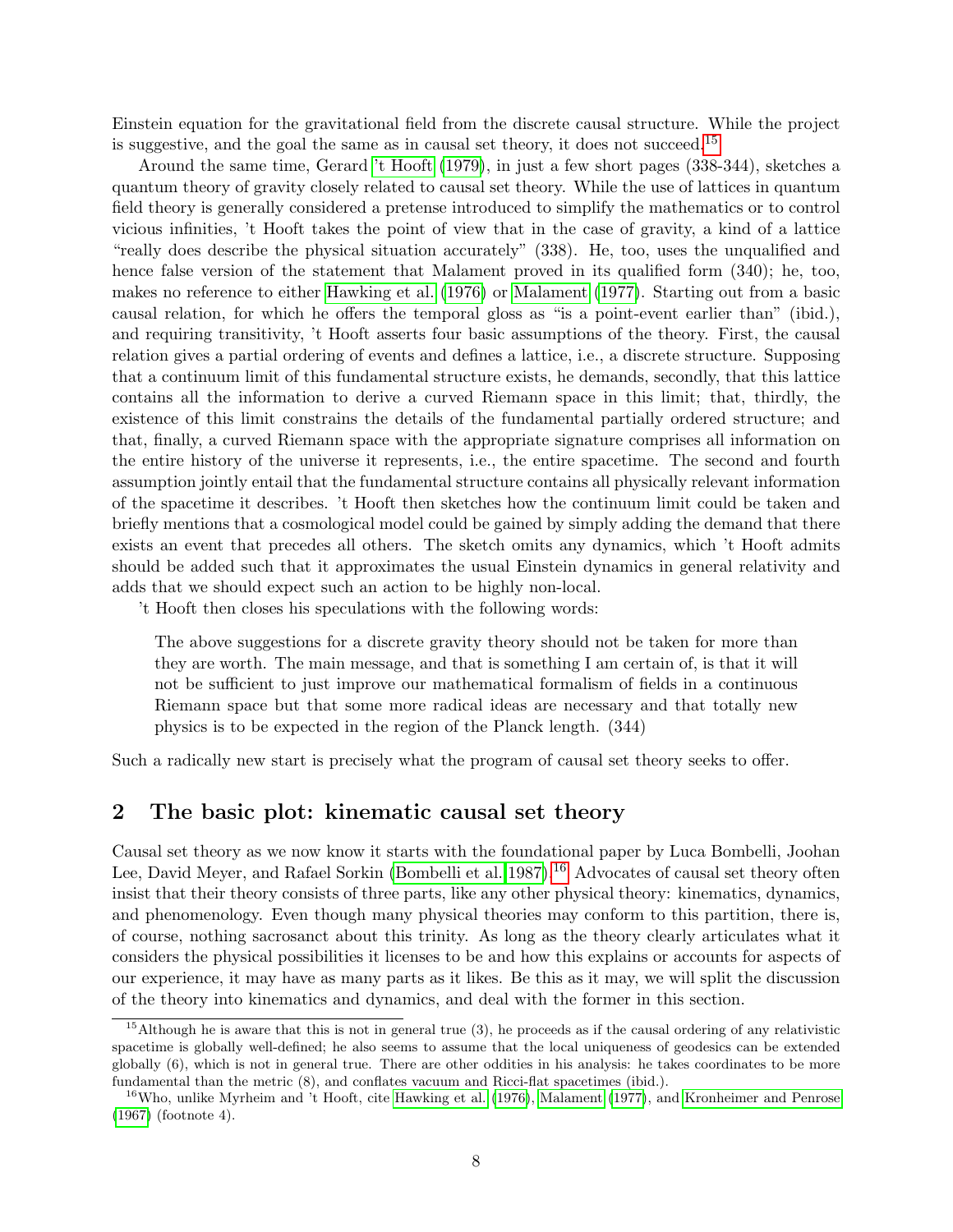Causal set theory assumes a four-dimensional point of view and, impressed with Malament's result, attempts to formulate a quantum theory of gravity ab initio, i.e., not by means of a quantization of general relativity or a 'general-relativization' of the quantum physics of the other three fundamental forces. The four-dimensional viewpoint regards spacetime as a fundamentally inseparable unity. It thus stands in opposition to canonical approaches which divide four-dimensional spacetime into three-dimensional spacelike slices totally ordered by one-dimensional time. Spacetime points are replaced in causal set theory with elementary 'events'. These events, just as points in the spacetime manifold, have no intrinsic identity; instead, they only acquire their identity through the relations in which they stand to other such events.<sup>[17](#page-0-0)</sup> Consonant with Malament's result, and as reflected in its name, causal set theory takes the relations which sustain the identities of their relata to be causal relations. In a relativistic theory, causal relations order their relata merely partially [\(Huggett et al. 2012,](#page-23-3) §2.1). Finally, the fundamental structure is assumed to be 'atomic', and hence discrete. We are thus left with a fundamental structure of otherwise featureless elements partially ordered by a relation of causal precedence into a discrete structure:

Basic Assumption. The fundamental structure is a discrete set of elementary events partially ordered by a relation of causal precedence. In short, it is a causal set.

This assumption is too weak to articulate a sufficient condition delineating the models of the theory; rather, it should be regarded as a conceptually central necessary condition. More precisely, it can be stated as follows:

<span id="page-8-0"></span>**Axiom 1** (Kinematic Axiom of Causal Set Theory). The fundamental structure is a causal set  $C$ , *i.e.* an ordered pair  $\langle C, \preceq \rangle$  consisting of a set C of elementary events and a relation, denoted by the infix  $\preceq$ , defined on C satisfying the following conditions:

- 1.  $\preceq$  induces a partial order on C, i.e., it is reflexive  $(\forall x \in C, x \preceq x)$ , antisymmetric  $(\forall x, y \in C,$ if  $x \preceq y$  and  $y \preceq x$ , then  $x = y$ ), and transitive  $(\forall x, y, z \in C, if x \preceq y$  and  $y \preceq z$ , then  $x \preceq z$ ).
- 2.  $\leq$  is locally finite:<sup>[18](#page-0-0)</sup>  $\forall x, z \in C, |\{y \in C | x \leq y \leq z\}| < \aleph_0$ , where |X| denotes the cardinality of the set  $X$  (sometimes called its 'size').
- 3. C is countable.

A causal set, or 'causet', can be represented by a *directed acyclic graph*,<sup>[19](#page-0-0)</sup> i.e., a set of nodes (usually represented by dots) connected by directed edges (usually represented by arrows) without directed cycles. A causet is determined by its directed acyclic graph. As is standard in causal set theory, we will often use so-called 'Hasse diagrams', which are directed acyclic graphs of the transitive reduction of finite partially ordered sets.<sup>[20](#page-0-0)</sup> In Hasse diagrams, the direction of the edges

<sup>&</sup>lt;sup>17</sup>The theory thus lends itself rather directly to a structuralist interpretation (Wüthrich 2012).

<sup>&</sup>lt;sup>18</sup>This condition may perhaps be more adequately called 'interval finiteness' [\(Dribus 2013,](#page-22-5) 19), where an *interval*  $[x, z]$  in a causet C is a subcauset that contains all events  $y \in C$  such that  $x \preceq y \preceq z$ . Intervals are sometimes also called 'Alexandrov sets'.

 $19$ At least if we gloss over the fact that acyclicity is often defined in a way that renders causets 'cyclic' because their fundamental relation contains trivial 'cycles'  $x \leq x$ . If readers are bothered my sloppiness here they are invited to substitute 'noncircular' for 'acyclic'.

<sup>&</sup>lt;sup>20</sup>The transitive reduction of a binary relation R on a domain X is the smallest relation R' on X with the same transitive closure as R. The transitive closure of a binary relation R on X is a smallest transitive relation  $R'$  on X that contains R. Effectively, the transitive reduction of a graph is the graph with the fewest edges but the same 'reachability relation' as the original graph, or, in the case at hand, the transitive reduction of a causet is the causet with all those causal connections removed that are entailed by transitivity. At least in the finite case, the transitive reduction of a causet is unique.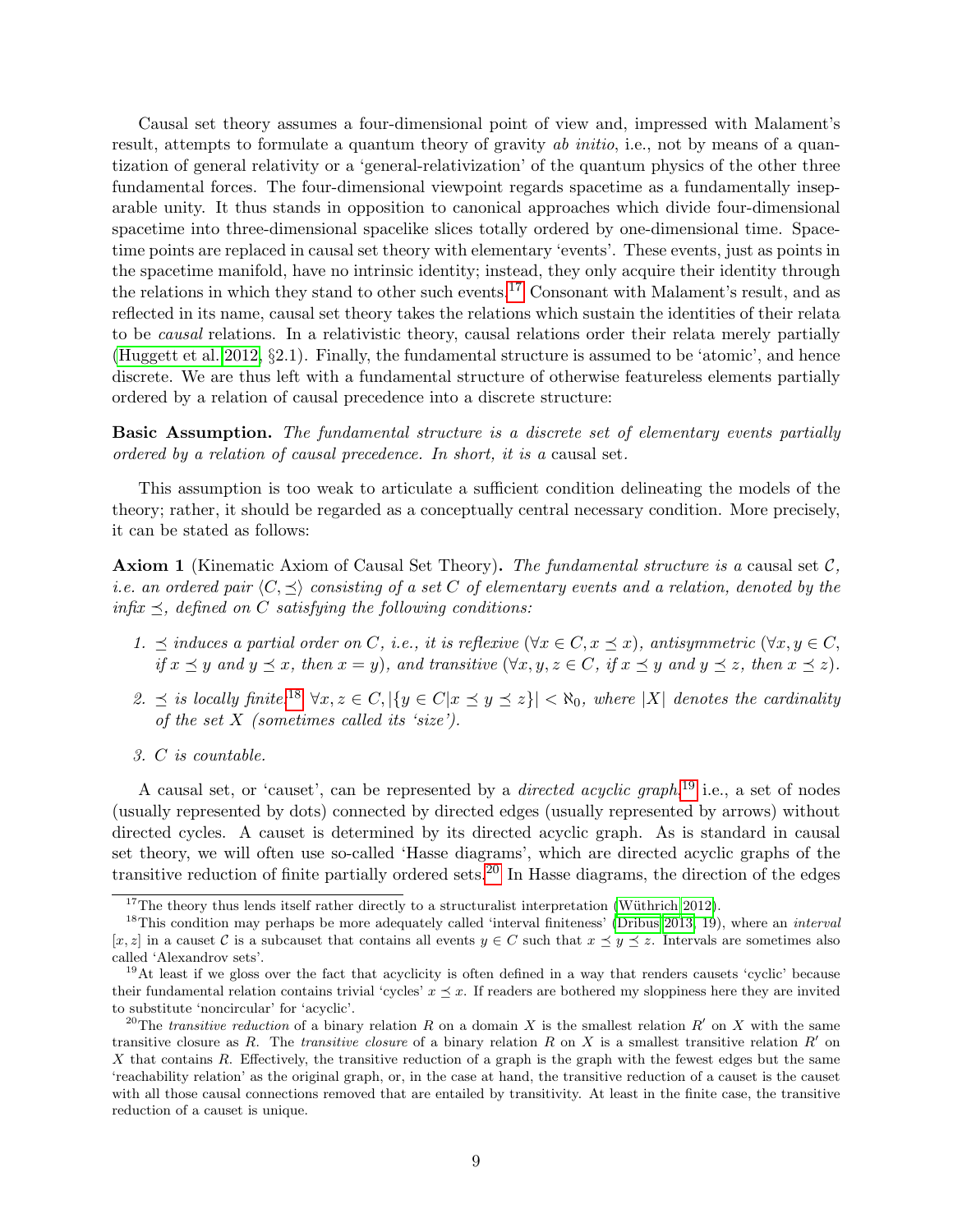

<span id="page-9-0"></span>Figure 1: The Hasse diagram of a causet.

is encoded in the relative positions of the connected vertices, and not by arrows. The convention is that an element 'earlier' in the partial order is always drawn below a 'later' element. Thus, an event  $x$  is drawn below a numerically distinct event  $y$  and there is a line connecting the two just in case x immediately precedes y. Figure [1](#page-9-0) shows the Hasse diagram of a causet. Hasse diagrams are convenient because no two distinct causets can have the same Hasse diagram, so that a Hasse diagram uniquely determines the represented causet.<sup>[21](#page-0-0)</sup>

A few remarks on the two basic conditions. First, it is important that the ordering be merely partial, and not total. A *total order* induced by a binary relation  $R$  on a set  $X$  is a partial order such that every pair of distinct elements of X is *comparable*, i.e.,  $\forall x, y \in X$ , either Rxy or Ryx. That the ordering imposed by the causal structure is partial rather than total is crucial to capture the causal structure of a relativistic spacetime, where two distinct events can be spacelike separated and hence not stand in a relation of causal precedence. It is because the ordering is causal that it must be partial.

Second, it is just as important that the ordering be no weaker than partial; in particular, it matters that it is not a mere pre-order. A binary relation on a set induces a *pre-order* just in case it is reflexive and transitive, but in general not antisymmetric. The additional imposition of antisymmetry rules out the possibility of causal loops of the form of cycles of distinct events  $a, b \in C$ such that  $a \leq b \leq a$ . Two remarks concerning causal loops are in order. First, it should be noted that any events on such a loop would have the identical relational profile in the sense that any event that precedes one of them precedes all of them, and any event that is preceded by any one of them is preceded by all.<sup>[22](#page-0-0)</sup> If the relational profile of an elementary event constitutes its identity, as the rather natural structuralist interpretation of the fundamental structure in causal set theory would have it, events on a causal loop would therefore not be distinct at all and the theory lacks the resources to distinguish between a single event and a causal loop. This may be a limitation of the theory, but it reflects the assumption that any two events which do not differ in their causal profile do not differ physically and hence should be considered identical. Second, there are, of course, spacetimes in general relativity which contain causal loops (Smeenk and Wüthrich 2011). Given that Axiom [1](#page-8-0) prohibits causal loops at the fundamental level, it is not clear that causal set theory has the resources to show how relativistic spacetimes with causal loops can emerge from a fundamental causet without. Many physicists consider causal loops 'unphysical' and hence do not mourn their absence from the fundamental level (and so perhaps from emergent levels), but it is a

 $^{21}$ For a useful entry point onto the mathematics of partially ordered sets, cf. [Brightwell and West](#page-22-6) [\(2000\)](#page-22-6). For a mathematically motivated and hence much wider perspective on causets, cf. [Dribus](#page-22-5) [\(2013\)](#page-22-5).

 $22$ See Wüthrich [\(2012,](#page-24-12) 236f) for details.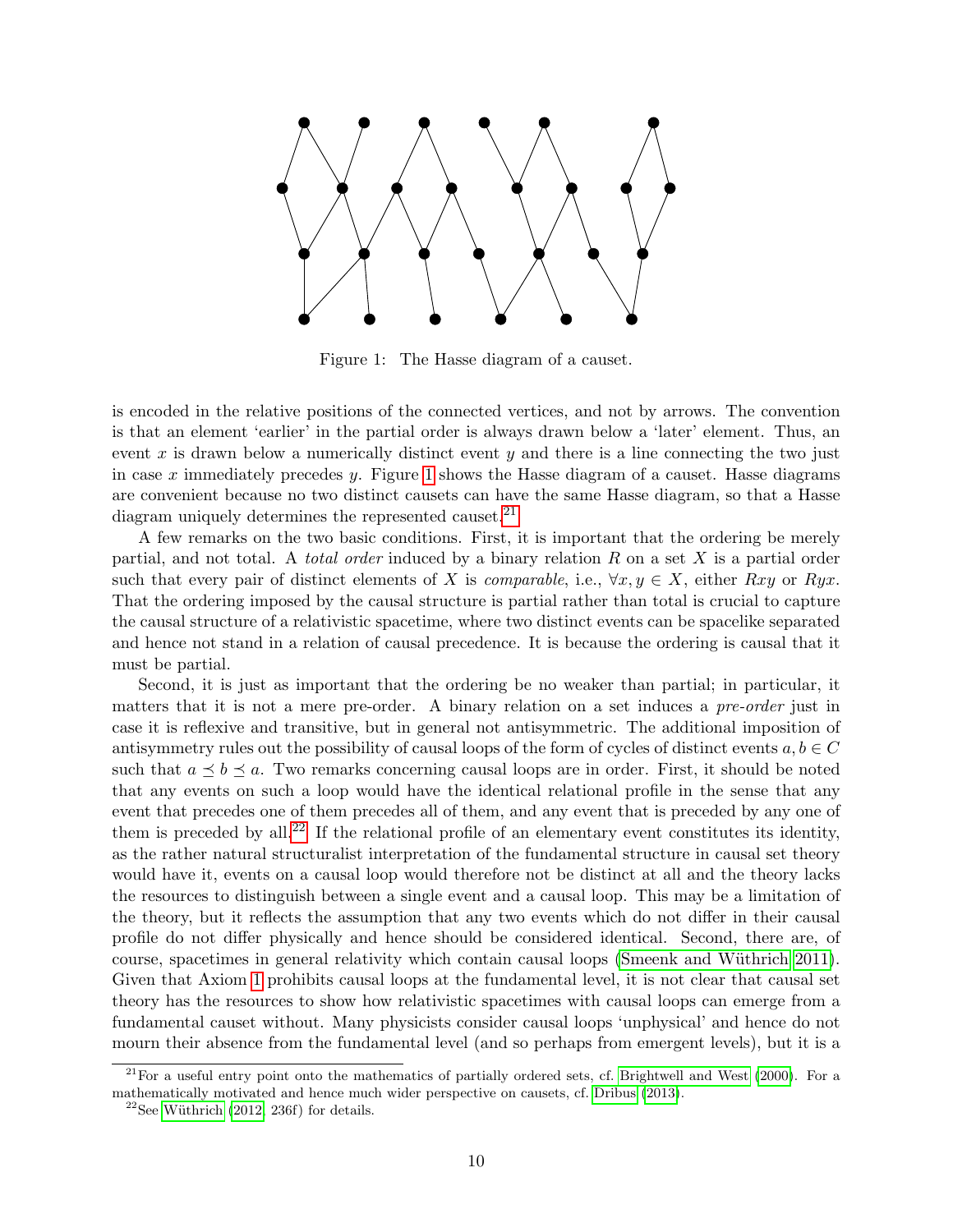cost that the theory incurs and that needs to be kept in mind.<sup>[23](#page-0-0)</sup>

Third, the fundamental structure is assumed to be locally finite, and hence discrete. Unlike in loop quantum gravity, this discreteness is assumed in causal set theory, not derived. The first set of justifications offered in the literature (e.g. in [Henson](#page-23-10) [\(2009,](#page-23-10) 394)) argue from the technical utility in assuming discreteness. A fundamentally discrete 'spacetime' can cure a theory from divergences in various quantities that may not be tamed by renormalization, as well as simplify the computational challenges faces by the physicist. The second set of justifications typically given trades on physical reasons for preferring a discrete structure. For instance, without a short-distance cut-off as supplied by a discrete 'spacetime', the semi-classical black hole entropy will not come out finite as desired (ibid.); or the discreteness may be an effective way of avoiding violations of the local conservation of energy in the form of photons with infinite energies [\(Reid 2001,](#page-24-13) 6). Perhaps most curious of all, [Henson](#page-23-10) [\(2009,](#page-23-10) 394) argues that the concurrence of many rather diverse approaches to quantum gravity on the discreteness of the fundamental structure adds support to the stipulation of such discreteness in causal set theory. It is questionable, however, how different programs with in fact contradictory assumptions which presuppose, or infer, the same discreteness can be considered mutually supportive. The truth of such an alternative theory would be evidence against causal set theory as a whole, though not necessarily against all its parts. Conversely, if causal set theory is true, or at least on the right track to a true quantum theory of gravity, as it presumably contends, then this entails that its competitors are mistaken. False theories may of course have true assumptions or implications; but whether this is so in any particular case can only be argued by a careful analysis of the relation between the distinct theories. Such an analysis is at best sketched in the literature; and of course, it may be that everyone is barking up the wrong tree.<sup>[24](#page-0-0)</sup>

Discreteness may give us other advantages. [Myrheim](#page-23-0) [\(1978,](#page-23-0) 1f) further points out that a fundamentally discrete 'spacetime' carries an intrinsic volume and would thus give us a natural fundamental scale. This is again Riemann's point so revered by Myrheim's successors in causal set theory. As [Myrheim](#page-23-0) [\(1978,](#page-23-0) 1) also mentions, it may be that the discreteness has observable consequences. But to identify one particular assumption of an entire theoretical building as the one with a particular observable consequence is problematic; rather, a fully articulated theory is a whole package of assumptions, definitions, and techniques that jointly entail many of consequences. Theory assessment, as most philosophers of science would insist, is typically an affair too holistic for us to be able to identify single assumptions engendering single consequences. Specifically, there are many ways in which a fundamentally discrete structure can be compatible with emergent continuous spacetime symmetries such as Lorentz symmetry (vide infra). Thus, it is far from obvious what the observable consequences of discreteness are, if any. Having said that, discreteness may well be a central axiom of an empirically successful theory and could thus be vindicated indirectly and a posteriori. With [Sorkin](#page-24-14) [\(1995\)](#page-24-14), one may simply consider fundamental discreteness necessary to "express consistently the notion that topological fluctuations of finite complexity can 'average out' to produce an uncomplicated and smooth structure on larger scales" (171f?). It is an appealing thought, though of course, the apparent necessity may evaporate on closer inspection. In sum, even though all the reasons given in favor of discreteness, though defensible, are clearly defeasible, and, as we shall see below, there is a sense in which discreteness leads to a form of non-locality, the proof, ultimately, is in the pudding: a theory's success validates its assumptions.

Whatever its ultimate justification, it should be noted that the discreteness of causets has deep

 $^{23}$ I have argued, in Smeenk and Wüthrich [\(2011\)](#page-24-9) and elsewhere referenced therein, that the fact that causal loops appear in so many relativistic spacetimes, including in (extensions of) physically important ones, should make us wary to dismiss them too precipitously.

<sup>&</sup>lt;sup>24</sup>See Wüthrich [\(2012,](#page-24-12) 228f) for a more detailed analysis of these arguments.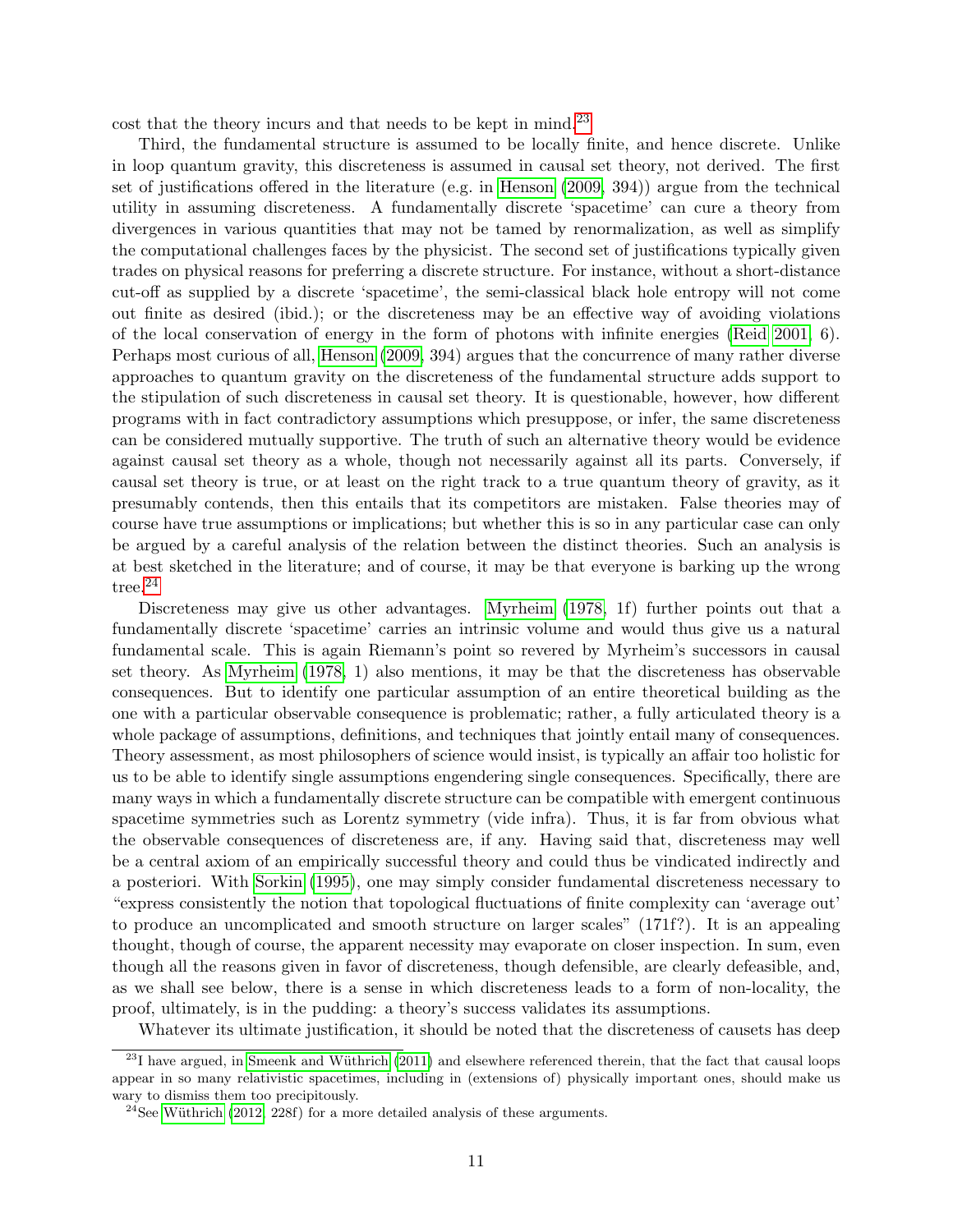

<span id="page-11-0"></span>Figure 2: A past-distinguishing causet that fails to be future distinguishing.

consequences. We will encounter Some of these consequences over the course of this chapter and the next. One difference that matters in the present context arises if one considers whether an analogue of the program's basic motivating result—Malament's Theorem [2—](#page-5-0)holds in causal set theory. To state the obvious, this result is a theorem in *general relativity*. There are other issues that would need to be settled for such a transliteration to be meaningful, but here it should be noted that an obvious causet analogue of future- and past-distinguishability is easily violated in causal set theory. Call a causet future (past ) distinguishing just in case for all pairs of events in the causet, if the set of events that are causally preceded by (causally precede) them are identical, then the events are identical. It is obvious that a causet such as the one depicted in Figure [2](#page-11-0) violates this condition for the pair  $p$  and  $q$ —both events have the same causal future. That such a structure can satisfy the causal conditions while still violating distinguishability is a direct consequence of its discreteness. A causet which is not distinguishing and thus contains at least one pair of events with either an identical future or an identical past contravenes the premises of Malament's Theorem, but of course it is fully determined by its causal structure alone. It should be noted that in general a non-distinguishing causet still uniquely identifies each event in terms of its structure alone: the causet in Figure [2](#page-11-0) is not future distinguishing, and hence not distinguishing, but the events  $p$ and  $q$  are structurally distinct in that they have different causal pasts. Thus, they fail to be a 'non-Hegelian pair' (Wüthrich 2012).

There remains an important point to be recorded before we move on. By virtue of what is the fundamental relation that structures the causets a *causal* relation. One might object that such an austere relation cannot possibly earn this monicker because 'causation'—whatever its precise metaphysics—refers to a much richer feature of our world. Why should one think that the partial ordering imposed on the fundamental and featureless events stands in any tangible connection to the causation that we attribute to the macroscopic and richly structured events that populate our world of experience? Of course, an answer to this question will probably require a solution to the measurement problem, and certainly a detailed understanding of how an effective spacetime emerges from underlying causets. We will turn to the latter problem in Chapter ??. But even granting—prematurely—a removal of these obstacles, there remain at least two worries.

First, it may be argued that the conditions listed in Axiom [1](#page-8-0) are not sufficient to make the relation at stake causal in that it relates causes and effects. The worry is familiar from relativity, and surely from the causal theory of (space)time, to which pedants have always interjected that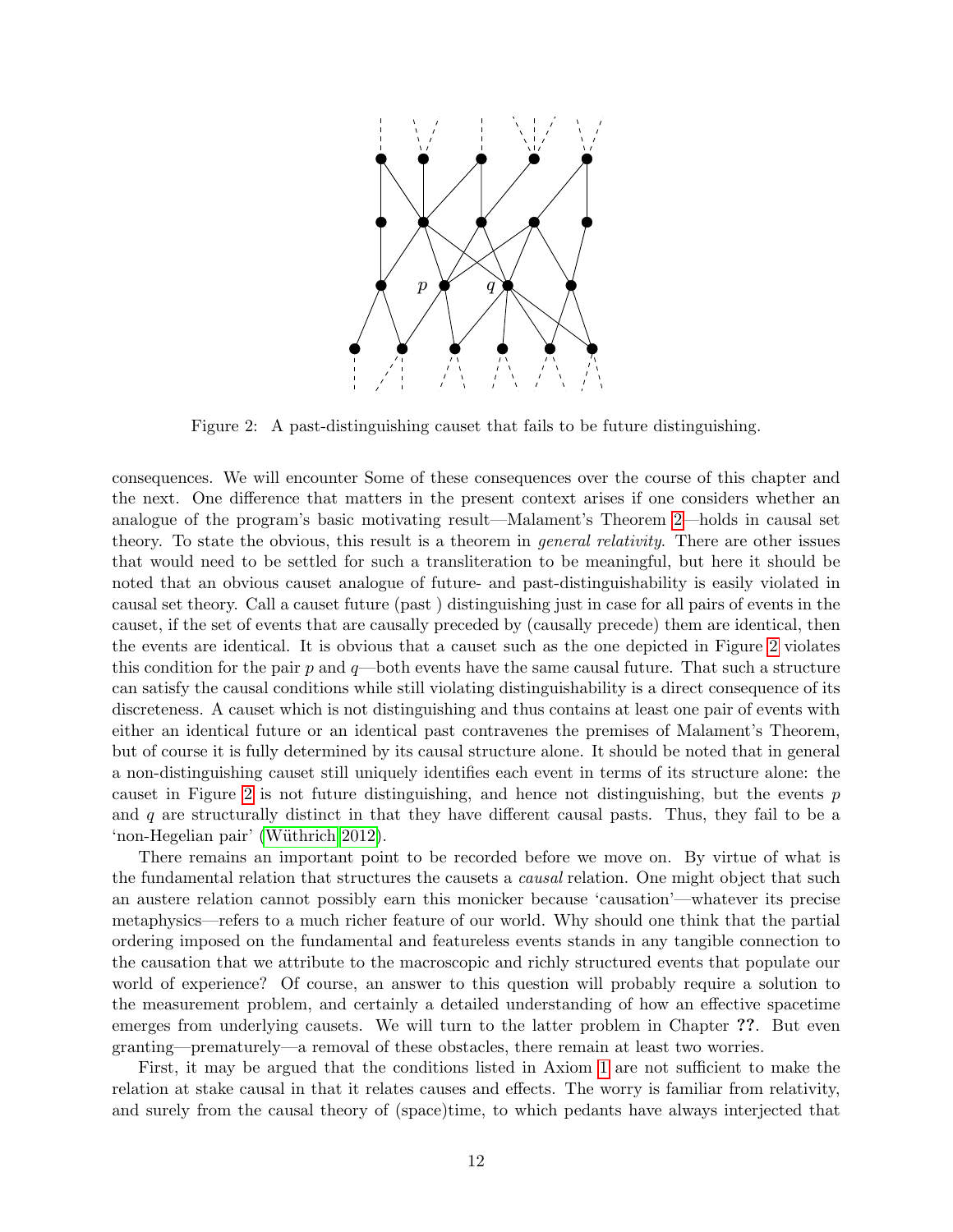the 'causal structure' of spacetimes merely captures a minimally necessary, but not sufficient, connection between events for them to be causally related as cause and effect. The objection is motivated by the observation that we do not attribute causal efficacy to all timelike or null relation; given an event, we take neither all events in its past lightcone to be its 'causes', nor all events in its future lightcone to be its 'effects'. But this interjection is neither very insightful, nor is it damaging to the causal set program. Those moved by it are hereby invited to mentally replace our talk of 'causation' with more precise but more awkward substitutions in terms of 'causal connectibility'.

Second, one may be worried that the conditions in Axiom [1](#page-8-0) are not necessary for a relation to qualify as causal. In fact, all of the conditions—reflexitivity, antisymmetry, and transitivity—may be deemed unnecessary. Questioning the demand for reflexivity is rather straightforward, as on many accounts an event itself is not considered either among its own causes or effects. However, the demand for reflexivity is the least central to causal set theory. In fact, a new theory can be formulated that is identical causal set theory except that the demand for reflexivity is replaced by one for irreflexivity. One sometimes finds the resulting irreflexive version of causal set theory, based on a strict partial order induced by an irreflexive relation  $\prec$ , in the literature.<sup>[25](#page-0-0)</sup> If one presumes, quite reasonably, that whether all or none events stand in the fundamental relation can neither be directly observed nor does it have any empirical consequences, then the resulting dual theory is empirically equivalent to causal set theory as formulated above. In this sense, the choice between a reflexive and an irreflexive relation may be conventional.[26](#page-0-0) Thus, either a reflexive or irreflexive understanding of causation can arguably be conciliated with causal theory theory. What could not be accommodated, however, would be a non-reflexive notion of causation. Requiring causation to be antisymmetric may also be unnecessary, as an analysis of causation may want to leave room for cyclical causation as it can for instance be found in feedback loops. To this end, however, antisymmetry may only be given up at the level of event types, but not of event tokens. Finally, recent work on causation (cf. [Paul and Hall 2013,](#page-23-11) Ch. 5) has found the requirement of transitivity unnecessary.

### 3 The problem of space

Having given and discussed the basic—kinematic—framework of causal set theory, a urgent question arises: what is the relationship between these causets and relativistic spacetimes? It cannot be one of identity. Mathematically, these structures are distinct; so distinct in fact that any physical interpretation of them that disregarded these differences would be in metaphysically bad taste. But even if strict identity is not an option, the claim that the fundamental relation is essentially causal could be arraigned on the grounds that it still remains a species in the spatiotemporal family. This is a common objection to causal theories of (space)time, and is repeated in [Sklar](#page-24-15)  $(1983)$ .<sup>[27](#page-0-0)</sup> The objection is intended to lead to the conclusion that the reduction of (space)time structure to causal structure has thus failed; at best, what one gets is the elimination of some, but not all,

<sup>&</sup>lt;sup>25</sup>A binary relation R imposes a *strict partial order* on its domain X just in case it is irreflexive (i.e.,  $\forall x \in$  $X, \neg Rxx$ ) and transitive. A relation which induces a strict partial order is always anti-symmetric, i.e., irreflexivity and transitivity imply anti-symmetry. In fact, every such relation is asymmetric, i.e., irreflexivity and transitivity imply asymmetry. A binary relation R is asymmetric just in case  $\forall x, y \in X$ ,  $Rxy \rightarrow \neg Ryx$ .

<sup>&</sup>lt;sup>26</sup>Note that there is a bijection between 'reflexive' and 'irreflexive' causets: if  $\preceq$  is a non-strict partial ordering relation, then the corresponding strict partial ordering  $\prec$  is the reflexive reduction given by  $x \prec y$  just in case  $x \preceq y$ and  $x \neq y$ ; conversely, if  $\prec$  is a strict partial ordering relation, then the corresponding non-strict partial ordering relation is the reflexive closure given by  $x \preceq y$  just in case either  $x \prec y$  or  $x = y$ , for all events  $x, y$  in the domain.

 $27$ Sklar claims that on some version of the causal theory of (space)time at least, the fundamental causal relations such as 'genidentity' are based on what are at heart still spatio-temporal notions. Causal set theory does not, however, depend on the relations scrutinized by Sklar.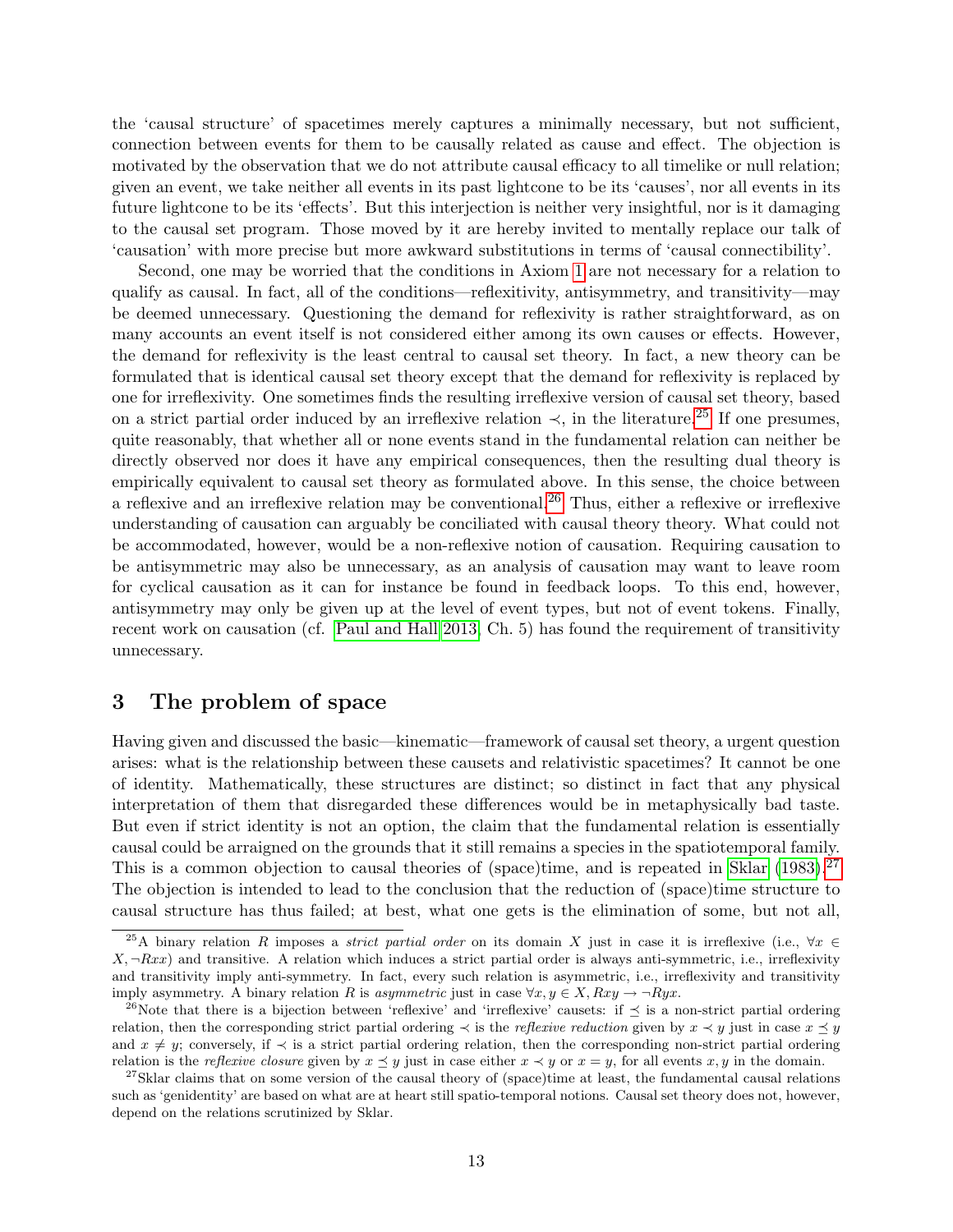spatiotemporal relations from the fundamental ideology. However, to interpret the causal relation in causal set theory as spatiotemporal would be disingenuous. The guiding idea of causal set theory is very clearly to offer a theory in which causation is fundamental and spacetime emerges. In that sense, all spatiotemporal structure is grounded in causal structure; spacetime ontologically depends on causal structure, but not vice versa. So let's take this idea seriously and see how far we can run with it.

In order to appreciate that the objection that the causal relation is just spatiotemporal has unlike in general relativity—no purchase in causal set theory, let us consider just how different causal sets and spacetimes are. Below, we will see that causal sets are infested with a more virulent form of non-locality than we find in relativistic spacetimes. Furthermore, causal sets are discrete structures. This means that quite a bit of the geometric structure that we routinely attribute to space and time—and that is certainly available in general relativity—is simply missing in a causet. It is also important to note that the fundamental relation is causal, not temporal; temporal relations are supposed to emerge. More on that later. Strictly speaking, thus, there is no time in causal set theory, or at least not at the dynamical level. Having said that, however, despite the intended difference,  $\prec$  shares some properties with a generic relation of *temporal* precedence.<sup>[28](#page-0-0)</sup> Just as with temporal precedence, we can define it as a reflexive or an irreflexive relation. If we further prohibit temporal loops and assume the transitivity of temporal precedence, as we have reason to do, both relations are relations are at least anti-symmetric (on the reflexive convention) or even asymmetric (on the irreflexive convention). Either way, any relation of temporal precedence consistent with relativity, just as causal precedence, orders its domain only partially, not totally. The causal precedence relation at work in causal set theory does not pick a 'Now' or gives rise to a 'Flow'. But neither does a temporal precedence on a B-theoretic metaphysics of time. In sum, then, the causal precedence of causal set theory though distinct looks like a stripped down B-theoretic version of (special-)relativistic time without metric relations such as durations.

This leaves us somewhat inconclusive as regards time in *kinematic* causal set theory. It should be noted that we will encounter a much deeper problem, the so-called 'problem of time' in canonical general relativity and quantum theories of gravity based on it in Chapter ??, and see in Chapter ?? how spacetime altogether vanishes in loop quantum gravity. In the remainder of this section, we will argue that there is a similar 'problem of space' in causal set theory, i.e., 'space' is absent from fundamental causal set theory. The next chapter will return to time in the context of causal set theory and offer a fuller analysis, which will include its dynamics.

In order to ascertain the absence of space, we need to state what kind of thing 'space' is. Of course it is notoriously problematic to proclaim what the essence of 'space', but we are going to do it anyway. Lest the readers mistake this for our being boastful, let us hasten to reassure them that we do not take this list to express any kind of deep and final truth about the nature of space, but merely as a useful starting point to determine the absence of space in fundamental causal set theory. No particular item on the list will be necessary for this purpose, they are all individually expendable; similarly, further items can be added to the list without threatening the purposes of this exercise—if anything, this would strengthen the case. The only thing that would undermine our argument for the absence of 'space' would be if 'space' had no nature at all—because that's precisely what we will find: 'space' in causal set theory has no structure at all and hence no natural properties whatsoever.

In his famed La Science et l'Hypothèse, Henri Poincaré confidently asserts at least some essential properties of physical space:

<sup>&</sup>lt;sup>28</sup>The intended relation is more generic than the relation of 'chronological precedence' we find in the relativity literature, e.g. [Kronheimer and Penrose](#page-23-7) [\(1967\)](#page-23-7); in fact, the latter relation is arguably essentially causal, rather than the other way around.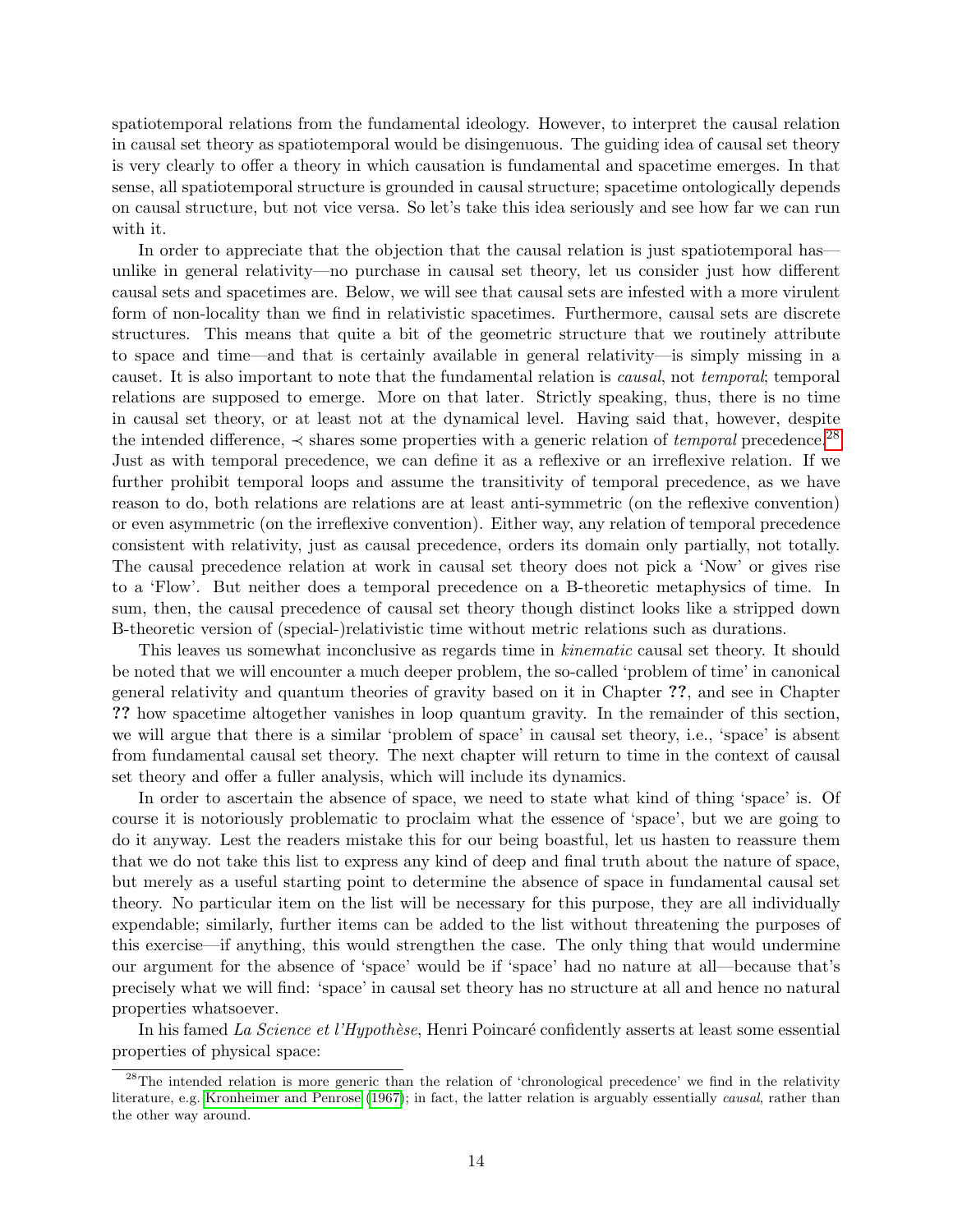In the first place, what are the properties of space properly so called?... The following are some of the more essential:—

1st it is continuous; 2nd, it is infinite; 3rd, it is of three dimensions; 4th, it is homogeneous that is to say, all its points are identical one with another; 5th, it is isotropic. (1905,  $(52)^{29}$  $(52)^{29}$  $(52)^{29}$ 

An attentive metaphysician will have a few quibbles with this passage. First, essentiality is not generally regarded as admitting of degrees. Second, Poincaré seems to employ either an awfully strong condition of homogeneity when he paraphrases it as amounting to the identity of the points, or else a notion of identity weaker than numerical identity. The former seems indefensible, as it would imply, among other things, that space cannot be extended—unless, of course, a point itself is extended. Points can be extended and cover entire 'spaces', but only in non-Archimedean geometry [\(Ehrlich 2015\)](#page-22-7). Assuming standard geometry, homogeneity should be taken to require that all points of space share their essential physical properties but remain numerically distinct.

Be this as it may, let us take Poincaré's lead and compile a list of essential properties of physical space. Space as we know and love it seems to have

- the structure of a differentiable manifold with a topology,
- affine structure,
- metric structure,
- and a dimensionality.

'Space' as it is represented in various approaches to quantum gravity fails to have several or all of these features. In this sense, we have a 'problem of space'! This problem is particularly poignant in causal set theory. But first a few comments on the list. First, we do not mean to claim that 'manifest' space must have these properties, but only that general relativity states space(time) does. So arguably, a precisification of 'manifest' space would yield a theory that ascribes these properties, or properties very much like these, to space. Furthermore, although we will be concerned with spacetime as it figures in general relativity, the above list makes for perfectly natural assumptions about the nature of space in a much larger class of spacetime theories.

So how could one identify 'space' in a causet? Given some vantage point, i.e., some particular basal event, how can one determine the set of events that are 'instanteneous' to it and jointly form 'physical space' at an instant? There are obvious worries here concerning the relativity of simultaneity, but let's leave those to the side for the moment. In general relativity, at least in its globally hyperbolic sector, we can foliate the four-dimensional spacetime into totally ordered threedimensional spacelike hypersurfaces that the metaphysician may identify as 'space at some time'. Of course, the choice of foliation of a relativistic spacetime is highly non-unique and in general not justifiable in terms of some physical grounding that would uniquely privilege the particular foliation chosen. Our best shot at a similar construction in causal set theory would be to partition the causal sets into totally ordered maximal sets of pairwise 'spacelike' related events. Just as the foliation

 $^{29}$ "Quelles sont d'abord les propriétés de l'espace proprement dit ?... Voici quelques-unes des plus essentielles :  $1^\circ$  Il est continu ;

 $2^{\circ}$  Il est infini;

<sup>3</sup> ◦ Il a trois dimensions ;

<sup>&</sup>lt;sup>4</sup> Il est homogène, c'est-à-dire que tous ses points sont identiques entre eux ;

<sup>5°</sup> Il est isotrope, c'est-à-dire que toutes les droites qui passent par un même point sont identiques entre elles." [\(Poincar´e 1902,](#page-23-12) Chapitre 4)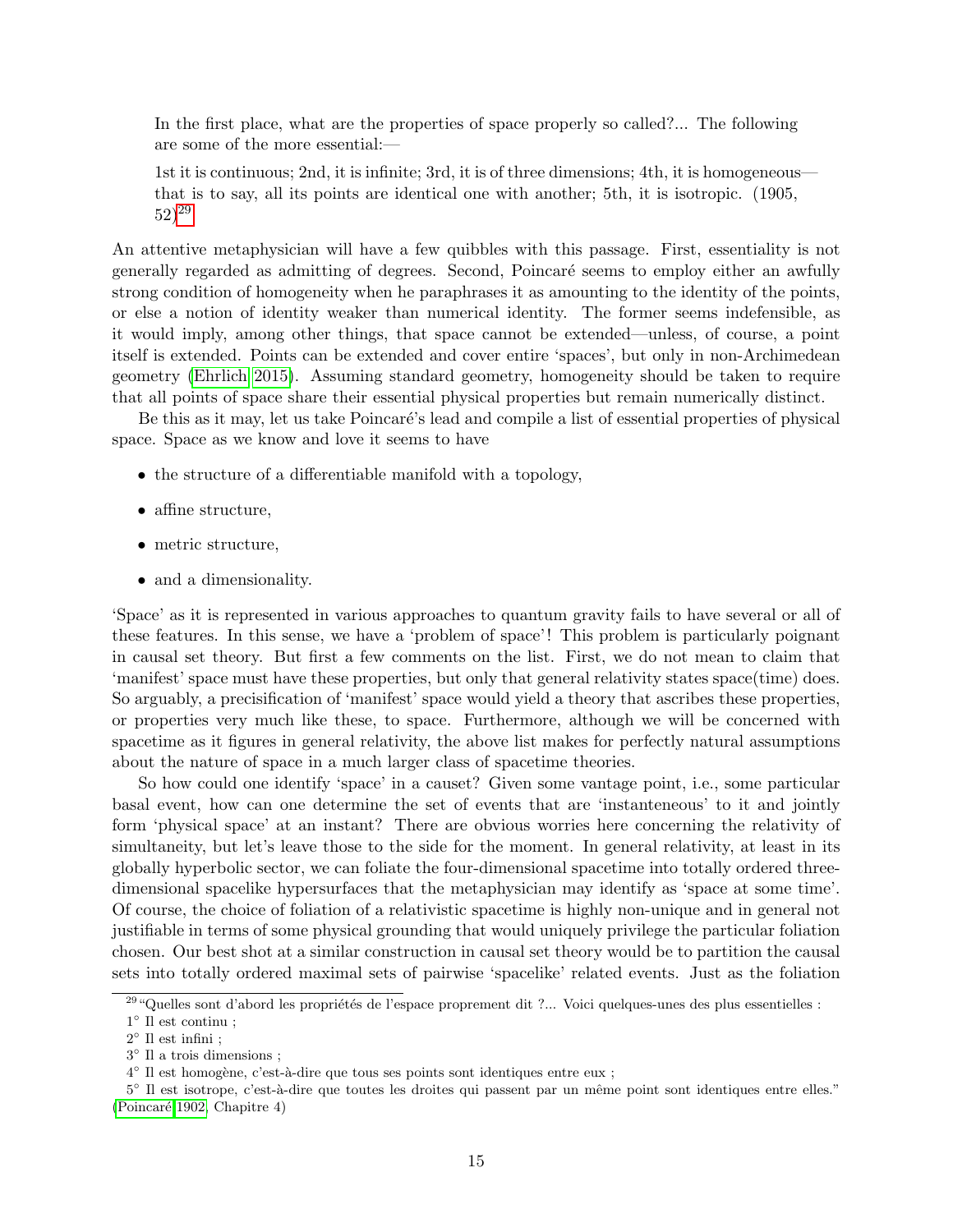of globally hyperbolic spacetimes was non-unique, such partitions will in general not be unique in causal set theory. Furthermore, no two events in any such set can stand in the fundamental causal relation—if they did, one would causally precede the other and hence they could presumably not be part of 'space' at the same 'time'. This means that the resulting subsets of events of the causet would, by necessity, be completely structureless—no two points in any subset could be related by the fundamental relation. Technically, this means that these subsets are 'antichains':

**Definition 8** (Chain). A chain  $\gamma$  in a causet  $\langle C, \preceq \rangle$  is a sequence of events in C that are pairwise comparable, i.e., for any two events x, y in  $\gamma$ , either  $x \preceq y$  or  $y \preceq x$ . This implies that a chain is a subset of C that is totally ordered by  $\preceq$  (hence 'sequence' rather than just 'set').

**Definition 9** (Antichain). An antichain  $\alpha$  in a causet  $\langle C, \preceq \rangle$  is a subset of events in C that are pairwise incomparable, i.e., for any two events x, y in  $\alpha$ ,  $\neg(x \preceq y)$  and  $\neg(y \preceq x)$ . This implies that an antichain is a subset of C that remains completely unstructured by  $\preceq$ .

In other words, an antichain is completely characterized by its cardinality, at least intrinsically. Extrinsically, it is characterized by how its elements are embedded in the total structure of the causet. The extrinsic characterization of antichains matters for our purposes, since it is important to partition, i.e., to divide into non-empty and non-overlapping subsets without remainder, the entire causet in order to obtain what can reasonably be considered a 'foliation'. Furthermore, the elements of the partition—the antichains—should be inextendible, i.e., they should be such that any basal elements of the causet not in the antichain is related to an element of the antichain by  $\prec$ . The problem, to repeat, is that antichains have no structure, and hence the fundamental causets have no *spatial* structure at all, no metrical structure, no affine and differentiable structure—there is no manifold—, and—if at all—very different dimensionality and topology than the continuous spacetime they are supposed to give rise to. Furthermore, there is no evident spatial ordering, such as we ordinarily find in terms of spatial proximity.

Before we have a closer look at some of these claims, let us state the important fact that at least for any finite partially ordered set, such a partition into antichains is always possible.<sup>[30](#page-0-0)</sup> We need some definitions before we can state the theorem:

**Definition 10** (Height and Width). The height of a partially ordered set  $\mathcal P$  is the cardinality of the largest chain in  $P$ . The width of  $P$  is the cardinality of the largest antichain in  $P$ .

This allows us to formulate the theorem [\(Brightwell 1997,](#page-22-8) 55):

<span id="page-15-0"></span>**Theorem 3.** Let  $P = \langle P, \leq \rangle$  be a finite partially ordered set with height h and width w. Then

- (a) the domain  $P$  can be partitioned into h antichains;
- (b) the domain P can be partitioned into w chains.

As a collorary, this gives us an upper bound for the cardinality of  $P: |P| \leq hw$ . The part (b) is a major result and requires a much more sophisticated proof and is also known as 'Dilworth's Theorem' (ibid.). For our purposes, however, the first part (a) suffices to establish that for a finite causet, a partition into a sequence of 'Nows' is always possible, at least for finite causets. That the result can straightforwardly be generalized to past-finite causets—a class of causets that will take

<sup>30</sup>A partition of any causet into antichains is always trivially possible: just take the antichains each consisting of a single event. That such a partition would not satisfy our present needs should be clear, though. The point of the following is to establish that for a large class of causets, we are guaranteed that partitions conducive to these needs exist.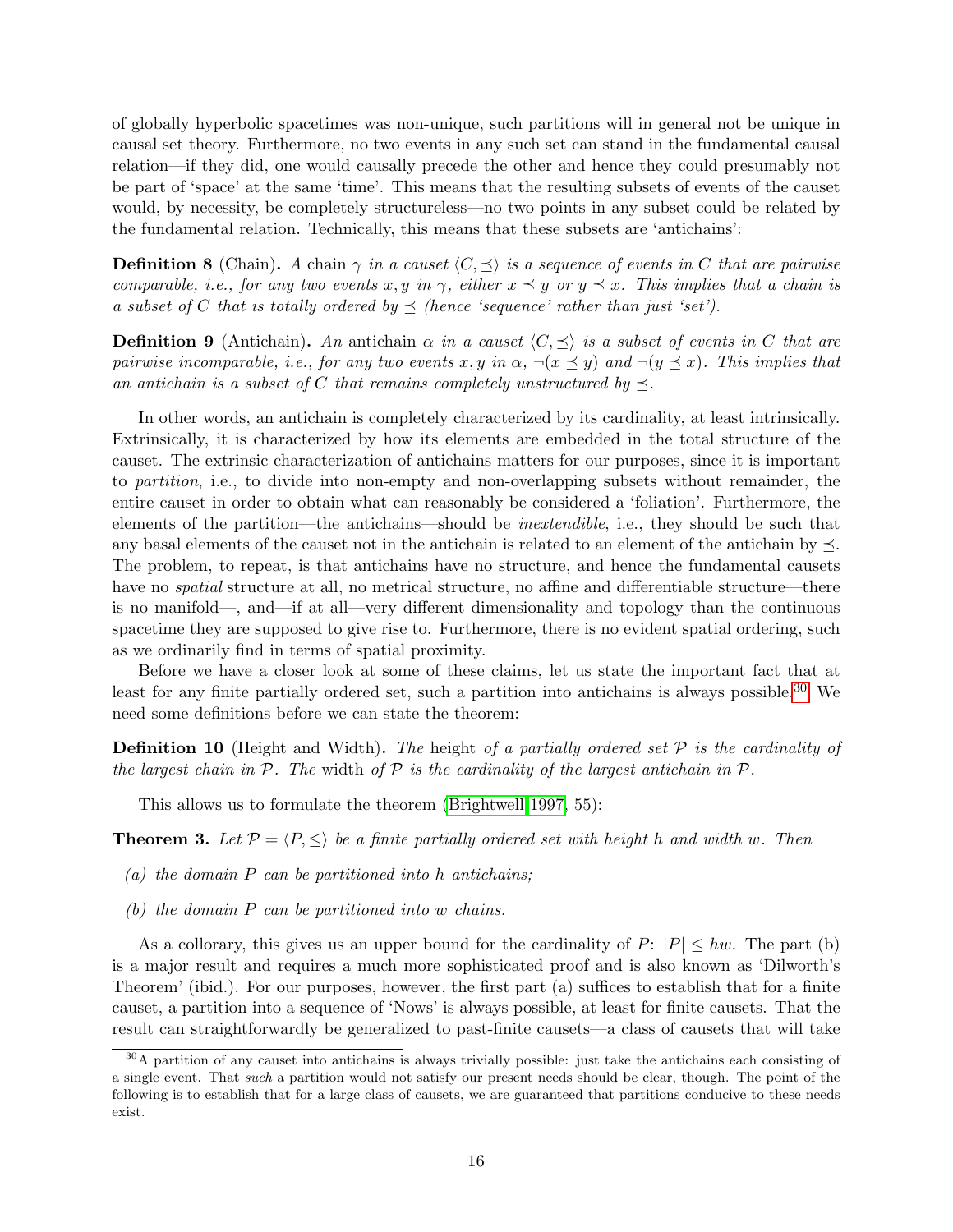center stage in the next chapter—is clear from the proof of (a) [\(Brightwell 1997,](#page-22-8) 56). This proof proceeds by constructing antichains as follows. Define the height  $h(x)$  of an event x in P as the cardinality of the longest chain in  $P$  with top element x, i.e. the maximal element in the chain. Then collect all the events of the same height into a set, i.e., a set of events of height 1, a set of events with height 2, etc. Every event has a height and will thus be an element of one of these sets. These sets turn out to be antichains, which completes the proof. Now the extension of Theorem [3](#page-15-0) to past-finite causets should be obvious: although the height of the causet will be infinite—and hence the partition will consist of infinitely many sets or 'layers'—, it is still the case that every event has a height and that the resulting 'height sets' will be antichains. The same technique cannot be applied in the case of causets which are neither past- nor future-finite,<sup>[31](#page-0-0)</sup> though at least some of these infinite causets admit a foliation. Let me remind the reader that these result only guarantee the existence, but not of course the unique existence of such a foliation; in fact, the foliations of a causet will in general be non-unique.

So there is a problem of space in causal set theory. Given that the natural correlate of 'space' in causal set theory are unstructured, inextendible antichains, can we nevertheless attribute some spatial structure to these antichains? Could it be that perhaps a causal set induces some such structure on these antichains in a principled way? If so, then we would have completed an important step toward solving the problem of space in causal set theory. As it will turn out, this question cannot be addressed separately from the overarching problem of the emergence of spacetime from causets. So asking more generally, and in anticipation of the next chapter, is there a theoretically sound way of extracting geometrical information from the fundamental causets that could be used to relate them to the smooth spacetimes of general relativity? Before we get to the full geometry, and hence to how 'manifoldlike' causets are, let us consider the more basic notions of dimension and topology, with a particular eye toward trying to identify any 'spatial' structure in causets.

The general idea of how to attribute a particular dimension to a causet, or of a partial order more generally, is to identify some property of the causet itself that is indicative of the dimensionality of the 'smallest' manifold into which can be comfortably embedded (if it can be so embedded). Following [Brightwell](#page-22-8) [\(1997\)](#page-22-8), a standard definition of the dimension of a partially ordered set starts out from what is called the 'coordinate order'. To illustrate that concept, consider the order structure imposed on the plane  $\mathbb{R}^2$  by introducing an ordering relation  $\leq$  on the elements of  $\mathbb{R}^2$ such that  $\langle x, y \rangle \le \langle u, v \rangle$  just in case both  $x \le u$  and  $y \le v$ , where we introduce Cartesian coordinates in the usual way such that a point  $p \in \mathbb{R}^2$  is identified with an ordered pair of 'coordinates', and where ' $\leq$ ' is interpreted as the usual 'less or equal' relation.  $\leq$  induces a partial order on  $\mathbb{R}^2$ , as there are pairs of points in  $\mathbb{R}^2$  such as  $(0, 1)$  and  $(1, 0)$  that are incomparable. The ordering can be straightforwardly generalized to yield what Brightwell (53) terms the *coordinate order* on  $\mathbb{R}^k$  for any positive integer  $k$ . One can then define the dimension as follows:

<span id="page-16-0"></span>**Definition 11** (Dimension of partial order). The dimension  $dim(\mathcal{P})$  of a partially ordered set  $\mathcal{P} = \langle P, \preceq \rangle$  is the minimum integer n such that  $\mathcal P$  can be embedded in  $\mathbb{R}^n$  with the coordinate order.

This definition remains empty unless we specify some additional rules that any qualifying embedding must obey. In the general case at hand, the only substantive rule is that the embedding is a mapping f from the domain P of the partial order  $\langle P, \preceq \rangle$  to  $\mathbb{R}^n$  that conserves the ordering in that  $\forall p, q \in P, p \leq q$  if and only if  $f(p) \leq f(q)$ , where ' $\leq$ ' is the coordinate order as introduced above. Applied to the case at hand, it is clear that the dimension of an antichain is 0 on this definition.[32](#page-0-0) [Dushnik and Miller](#page-22-9) [\(1941\)](#page-22-9) not only show that the dimension is well defined for every

 $31$ An obvious variant of the same technique will work for future-finite causets.

 $32A$  common alternative, but equivalent, definition renders—of course—the same verdict. It defines the dimension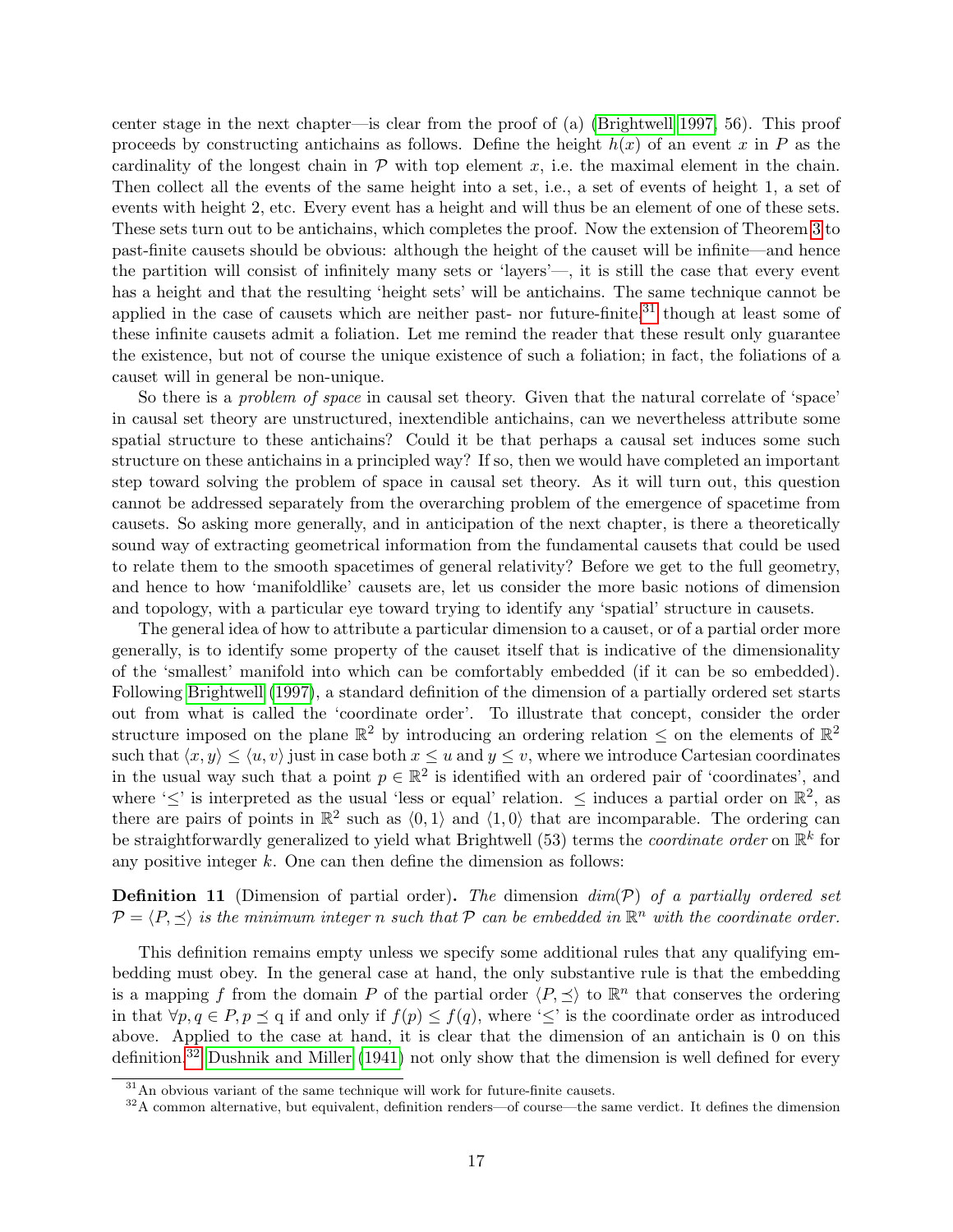partially ordered set, but also prove that the dimension of a partially ordered set of size  $n$  is finite if n is finite and no greater than n if n is transfinite (Theorem 2.33). [Hiraguchi](#page-23-13) [\(1951,](#page-23-13) 81) strengthens this to the statement that the dimension of a partially ordered set is no greater than its size  $n$ , for n finite or transfinite. He also shows (Theorem 5.1) the stronger claim that the dimension of a partially ordered set increases by at most 1 with the addition of a single element to the partially ordered set. While Definition [11](#page-16-0) captures the intuition behind what it is to be a 'dimension', and these results establish that 'dimension' is well defined and has an upper bound, the notions suffer from three major limitations that make it unusable for present purposes. First, even though the dimension is well-defined, it is generally hard to compute it: for  $k \geq 3$ , the computation of whether a given partially ordered set has dimension  $k$  is an NP-complete problem (cf. [Felsner et al. 2014\)](#page-22-10). Second, it should be emphasized just how weak the established bounds are: for a universe the size of something like  $10^{245}$  in Planck units, and hence with as many causet elements, we would like to strengthen the assertion that the fundamental causet has a dimension of at most  $10^{245}$  by about 244 orders!

Third, and most importantly, Definition [11](#page-16-0) needs to be modified to suit the present context: here we are not concerned with embedding partially ordered sets into  $\mathbb{R}^n$ , but rather with embedding causets into relativistic spacetimes. For the purposes at hand then, we define an embedding as follows:

<span id="page-17-0"></span>**Definition 12** (Embedding). An embedding of a causet  $\langle C, \preceq \rangle$  into a relativistic spacetime  $\langle M, g_{ab} \rangle$ is a injective map  $f: C \to M$  that preserves the causal structure, i.e.,  $\forall x, y \in C, x \preceq y \Leftrightarrow f(x) \in$  $J^-(f(y)).$ 

Causets that are embeddable, i.e., afford an embedding into a relativistic spacetime, can thus be regarded as a discrete approximation to a relativistic spacetime. Of course, systematically speaking, the fundamentality of the causet demands that this relationship runs in the other direction: relativistic spacetimes, at least to the extent to which they present physically reasonable models of the large-scale structure of the universe are low-energy approximations to an underlying fundamental causet. Given Malament's Theorem [2](#page-5-0) it is evident, furthermore, that an otherwise unrestricted embedding of a causet into a spacetime cannot fully recover all salient features of the spacetime; at most, it approximately determines the conformal structure of the spacetime. Additional assumptions will be necessary to fix the conformal factor. We will return to this problem in the next chapter; for the analysis of dimensionality it suffices to consider any embeddable causets.

Although quantum gravitists are ultimately interested in the regime of strong gravitational fields, the embeddability of causets into (subspaces of) Minkowski spacetime provides an important test case. It is natural, then, to follow the seminal [Meyer](#page-23-14) [\(1988\)](#page-23-14) and to study the dimension of causets in terms of their embeddability into Minkowski spacetime. Meyer defines the 'Minkowski dimension' as follows:

**Definition 13** (Minkowski dimension). "The Minkowski dimension of a causal set is the dimension of the lowest dimensional Minkowski space into which it can be embedded (not necessarily faithfully)." [\(Meyer 1988,](#page-23-14) 16f)

[Meyer](#page-23-14) [\(1988,](#page-23-14) [1993\)](#page-23-15) proves that the Minkowski dimension of a partial order is identical to its dimension as defined in Definition [11](#page-16-0) in dimension two, but not in higher dimensions. It is natural to ask whether we can similarly find least upper bounds for dimensions higher than two.

of  $\mathcal{P} = \langle P, \preceq \rangle$  as the smallest number of total ordering relations on P whose intersection is  $\preceq$ , i.e.,  $\forall x, y \in P, x \preceq y$ if and only if  $x$  is below  $y$  in each of the total orders. This is called 'combinatorial dimension' in [Meyer](#page-23-14) [\(1988,](#page-23-14) 26), and sometimes 'order dimension' elsewhere.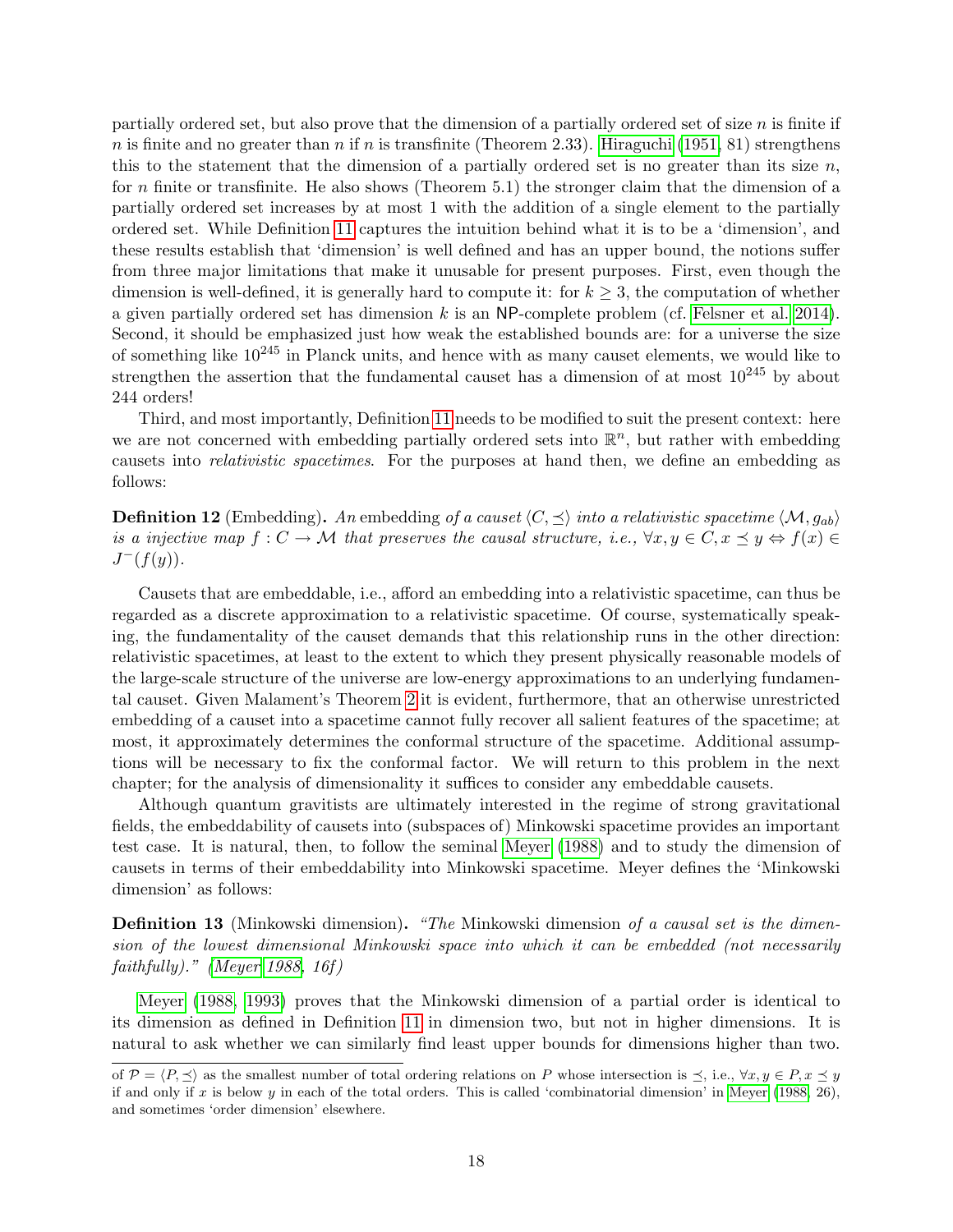It turns out that it is not the case that a partially ordered set of size n has a Minkowski dimension of at most  $n$ , as there are some finite ones that cannot be embedded in any finite-dimensional Minkowski spacetime (cf. [Felsner et al. 1999\)](#page-22-11). In the absence of analytical results with much traction, different methods to estimate the Minkowksi dimension of causets have been developed, with some encouraging numerical results particularly for high-density 'sprinklings'.<sup>[33](#page-0-0)</sup>

To return to the problem of space, it should be noted that all the work on the dimension of partially ordered sets assumes a non-trivial relational structure on the set and, in the case of causets, considers entire causets, and not just some unstructured subsets. The antichains that are supposed to represent 'space' at a 'time' come out as zero-dimensional if the only demand is embeddability as articulated in Definition [12,](#page-17-0) and arguably one-dimensional under the additional demand of faithfulness (cf. Chapter ??). As a final task for this chapter, let us consider whether a topology could be induced on the 'spatial' antichains.

A topology on a set X is a set T of subsets of X—the 'open sets'—which satisfies the following conditions:

- 1.  $\emptyset \in \mathcal{T}$  and  $X \in \mathcal{T}$ :
- 2. the union of a collection of sets in  $\mathcal T$  is in  $\mathcal T$ ;
- 3. the intersection of any two (and hence any finite number of) sets in  $\mathcal T$  is in  $\mathcal T$ .

It turns out that for a finite  $X$ , there exists a one-to-one correspondence between topologies on  $X$ and preorders on X, where a *preorder* is a binary relation that is reflexive and transitive. Apart from the fact that a spatial antichain may not be finite, this theorem does not help us to obtain a natural topology on the spatial antichain simply because there is no fundamental physical relation at all that obtains between the elements of the antichain, and a fortiori no preorder. Case closed?

Let's not jump to conclusions; of course, one can easily *impose* topologies on an altogether unstructured set. For any such set X, just set  $\mathcal{T} = \{X, \emptyset\}$ —the so-called *indiscrete topology* on X. But such a coarse topology will not further our goal in identifying some geometrical structure on a spatial antichain. At the other end of the spectrum, we find the *discrete topology*  $\mathcal{T} = \mathcal{P}(X)$ , the set of all subsets of X and hence the 'finest' possible topology on X. But two cautionary remarks expose the very limited appeal of the discrete topology for our purposes.

First, imposing the indiscrete topology seems to presuppose a distinction between the set and the empty set. In other words, a presupposition of the indiscrete topology is that  $X$  is non-empty. That seems harmless enough. But by the same token, the discrete topology seems to assume not only that there are elements in  $X$ , but that there are *numerically distinct* elements. And that is decidedly less harmless. If basal events in causal set theory are indeed featureless and  $\preceq$  is the only physical relation at the fundamental level, then any two events with the same relational profile, i.e., a non-Hegelian pair, cannot be physically distinguished (cf. Wüthrich and Callender [forthcoming\)](#page-24-16). In an antichain, of course, elements cannot be so distinguished. This raises two challenges. The first is to metaphysically underwrite a difference between a singleton set and a set containing a plurality of events. If we accept primitive plurality even in cases the elements cannot be physically distinguished—as we may have to do for independent reasons [\(W¨uthrich 2009\)](#page-24-17)—, then that problem can be circumvented (and the presupposition in the indiscrete case secured). But there remains a second, and harder, challenge. Merely to be able to assert that the antichain consists of n elements does not suffice to distinguish the various subsets of the antichain; even just for  $n = 2$ , there would have to be two distinct singleton sets in the discrete topology. But with

<sup>33</sup>Most prominent among them are the 'Myrheim-Meyer dimension' [\(Meyer 1988\)](#page-23-14) and the 'midpoint-scaling dimension [\(Bombelli 1987\)](#page-22-12).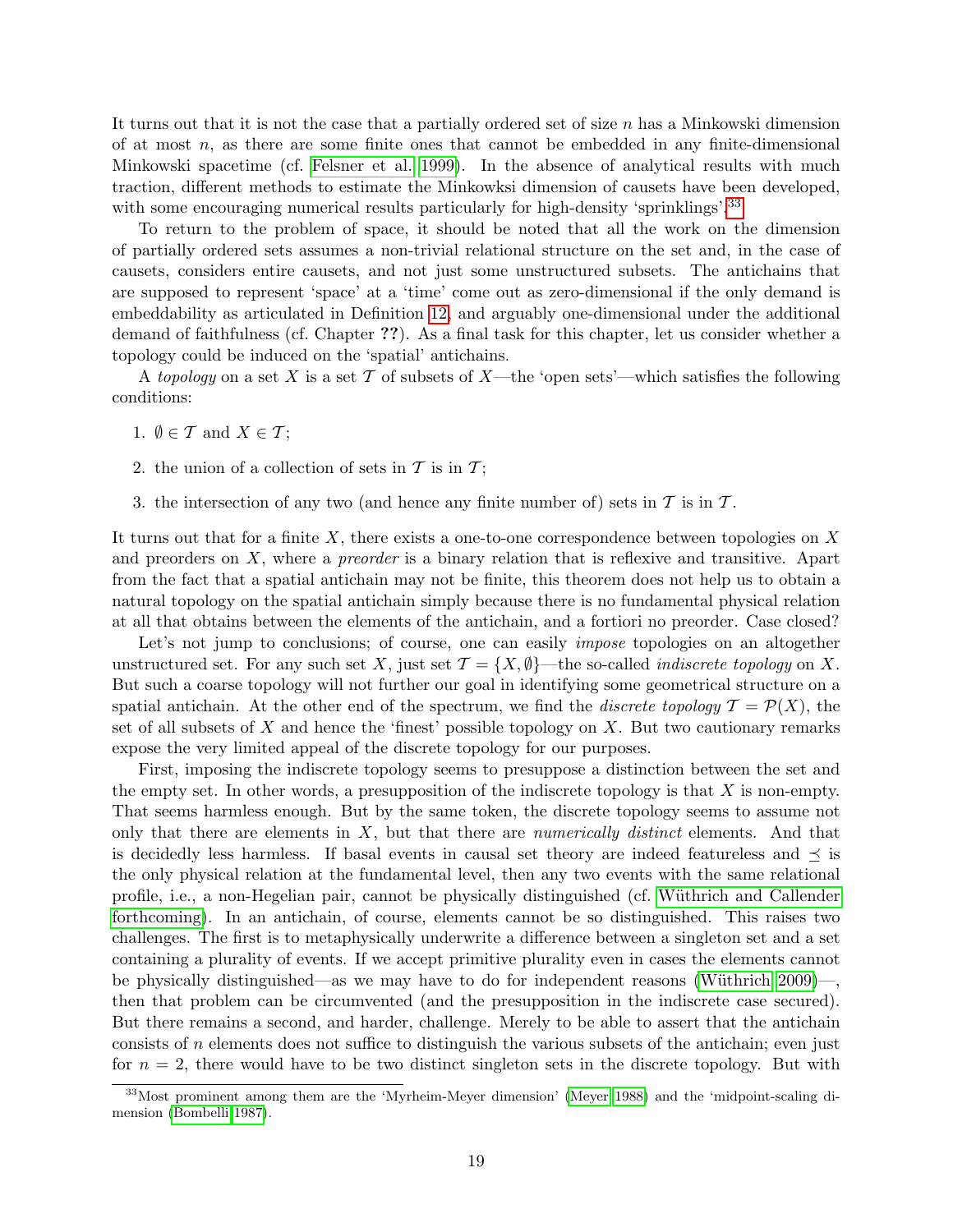nothing to distinguish the elements they contain, nothing can mark their distinctness. Of course we can assert that there must be *two* such singleton sets, but for a topology to be able to structure the set in a meaningful way, it seems necessary to be able to tell one of them apart from the other. This could be accomplished by insisting that the basal events of causal set theory command some haecceitistic identity; however, haecceities offend against the natural structuralist interpretation of causal set theory (Wüthrich 2012).

It should be noted that if the basal elements in the antichain  $X$  enjoy numerical distinctness, then we can in fact define a distance function d such that  $\langle X, d \rangle$  is a metric space. For instance, for any  $x, y \in X$ , define

$$
d(x,y) = \begin{cases} 0, & \text{if } x = y, \\ 1, & \text{if } x \neq y. \end{cases}
$$
 (2)

This function straightforwardly satisfies the standard conditions demanded of a distance function (i.e., nonnegativity, nondegeneracy, symmetry, and the triangle inequality), and  $\langle X, d \rangle$  thus qualifies as a metric space (called a discrete metric space). Clearly, however, this d will not not give rise to any 'space' that resembles physical space as found, e.g., in general relativity. Furthermore, imposing topologies and metrics on a 'spatial' antichain seems to require a metaphysics of basal events that is anathema to the spirit of causal set theory.

Second, then, even granting this possibility of inflicting a topology and indeed a metric of our 'spatial' antichains, no physically useful structure can be extracted from them. A topology on a 'spatial' slice should underwrite nearness relations. In order to successfully do that, it shouldn't be too coarse—as was the indiscrete topology—for then it would seem as if no events are 'nearby' one another. However, it also shouldn't be too fine—as was the discrete topology—for otherwise all events are near all other events. Either way, there are no physically useful nearness relations that appropriately discriminate some events to be nearer than others. So we will want a 'goldilocks' topology that finds the sweet spot in fineness. Furthermore, the topology of 'spatial' antichains should cohere with, and in fact give rise to, the nearness relations as we find them in spatial slices of the emerging relativistic spacetime. This means that it should be appropriately grounded in the fundamental physics in place. Thus, our best bet to impose some structure in general, and topological structure in particular, on 'spatial' slices of causal sets is to start out from the one physical relation present in a causal set— $\preceq$ .

The imposition of a physically perspicuous topology based on  $\preceq$  can be accomplished by considering how an inextendible antichain is embedded in the causet. [Major, Rideout, and Surya](#page-23-16) [\(2006,](#page-23-16) [2007\)](#page-23-17) offer just such a way of doing that. Their construction proceeds by 'thickening' the antichain and exploiting the causal structure gained by this 'thickening'. The idea is, roughly, as follows. For any subset X of the domain C of a causal set, define  $F(X) := \{x \in C | \exists y \in X, y \preceq x\}$ —the causal future of X—and  $P(X) := \{x \in C | \exists y \in X, x \leq y\}$ —the causal past of X. Note that given the reflexive convention chosen for  $\preceq$ ,  $x \in F(x)$  and  $x \in P(x)$  for any x in C. Next, define the *n*-future thickening of an (inextendible) antichain  $A \subset C$  as

$$
A_n^+ := \{ x \in C | x \in F(A) \text{ and } |P(x) \setminus P(A)| \le n \},
$$
\n(3)

where |X| denotes the cardinality of set X, and, mutatis mutandis, the n-past thickening  $A_n^-$  of A. Note that—again as a consequence of the reflexive convention— $A_0^+ = A_0^- = A$  for any antichain A.  $A_1^+$  and  $A_1^-$  will contain the antichain together with all the immediate successors and predecessors of events in the antichain, respectively, etc. Finally, define an *n*-thickening  $A_n$  of A as  $A_n^+ \cup A_n^-$ .

Next, identify the maximal or 'future-most' elements  $m_i$  of  $A_n^+$  and form the sets  $P_i :=$  ${m_i | P(m_i) \cap F(A)}$  of 'past lightcones' of the maximal elements truncated at the 'spatial' antichain A. Then  $\mathcal{P} := \{P_i\}$  is a *covering* of  $A_n^+$ , i.e.,  $\cup_i P_i = A_n^+$ . From these, we can construct the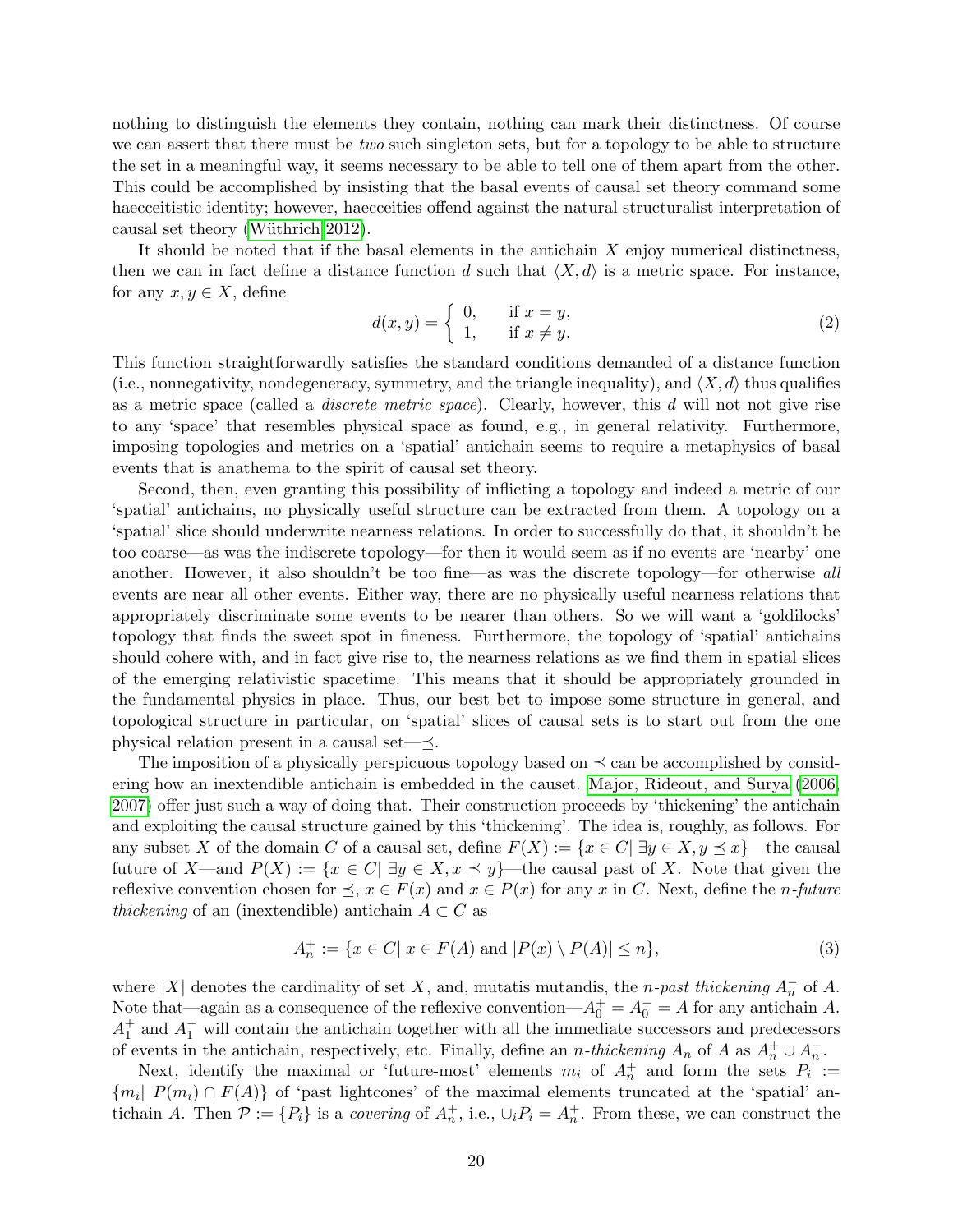shadow sets  $A_i := P_i \cap A$ . We find that  $A := \{A_i\}$  provides a covering of A and can be used as a vantage point to specify a topology on A. A itself will not, in general, be a topology because it may not satisfy any of the three conditions on topologies. [Major et al.](#page-23-17) [\(2007\)](#page-23-17) use the shadow states to construct topological spaces called 'nerve simplicial complexes' and show that natural continuum analogues of these topological spaces are homotopic to the globally hyperbolic spacetimes in which they are defined. This is a hopeful sign that the topologies constructed in this manner are indeed the physically salient ones. Furthermore, their results contribute toward establishing a relevant form of the hauptvermutung, to which we will turn in the next chapter.

It should be noted that the topologies that will arise from just the maximal elements of an  $n$ -future thickening for some one particular n are generally going to be too coarse to be fully satisfactory. However, any such topology can be refined by adding shadow sets arising from thickenings with different  $n$ , and from the analogous construction based on past thickenings and 'minimal' elements. The finest topology obtainable on a 'spatial' antichain A will result from thickening in both causal directions and letting n range over all values  $0, ..., N$ , for an N such that  $A_N^+ \cup A_N^- = C$ . The finest topology for an antichain will thus be obtained from considering the full structure of the causet it inhabits. It should thus be noted that the spatial structure—in this case the topology of 'spatial' slices—asymmetrically depends on the fundamental causal structure.

The constructions used to introduce topologies on 'spatial' slices can be used to introduce something akin a covariant sum-over-histories approach to dynamics, as articulated by [Major et al.](#page-23-16) [\(2006\)](#page-23-16). Informally, the picture resembles a three-layered cake with the middle bulk sandwiched between an 'initial' state of the universe consisting of the minimal elements of some  $A_n^-$  and a 'final' state constituted by the maximal elements of an  $A_m^+$ . The cake would then represent a 'spatial' slice that evolves from some 'initial' state to some 'final' state. Interestingly, it is possible to define physically meaningful 'transition amplitudes' from the 'initial' to the 'final' state as measures over the set of completed causets containing the fixed 'top' and 'bottom' layer of the relevant 'cake', but with generally differing 'interpolators' between them.

A next step would be to recover metric structure from the causet. For 'timelike' distances, there is a widely accepted recipe to obtain a straightforward proxy of continuum timelike distances. In analogy to relativistic spacetimes, one defines a geodesic in causal set theory as follows:

**Definition 14** (Geodesic). A geodesic between two elements  $x \preceq y \in C$  is the longest chain  $\gamma$  from x to y, i.e., the chain of the largest cardinality with past endpoint x and future endpoint y. If a geodesic  $\gamma$  has cardinality  $n + 1$ , i.e.,  $|\gamma| = n + 1$ , then its length is n.

In general, a geodesic between two elements is not unique. That geodesics thus defined offer a natural analogue of their continuous cousins was first conjectured by [Myrheim](#page-23-0) [\(1978\)](#page-23-0). [Brightwell](#page-22-13) [and Gregory](#page-22-13) [\(1991\)](#page-22-13) showed that for causal sets that are approximated (see next chapter) by a flat spacetime interval, for sufficiently large geodesics, the length of geodesics in those causets rapidly converges to (a multiple) of the proper time elapsed between the images of the endpoints in the spacetime. Though analytic results are only available for low dimensions and flat spacetimes, numerical studies [\(Ilie et al. 2006\)](#page-23-18) suggest that the convergence holds also in dimensions up to 4 and in some curved spacetimes.[34](#page-0-0)

Let us return to the topic of this section, 'space'. Spatial distances can also be introduced, albeit much more vicariously, but they too rely on the structure of the causet not contained in the antichain. [Rideout and Wallden](#page-24-18) [\(2009\)](#page-24-18) have offered the most penetrating analysis of spatial distance to date. An obvious first attempt (cf. Figure [3\)](#page-21-0) starts out from the continuum case and tries to generalize that to the discrete one. It defines the spatial distance between two spacelike

 ${}^{34}Cf.$  also [Rideout and Wallden](#page-24-18) [\(2009,](#page-24-18)  $\S 1.3.2$ ).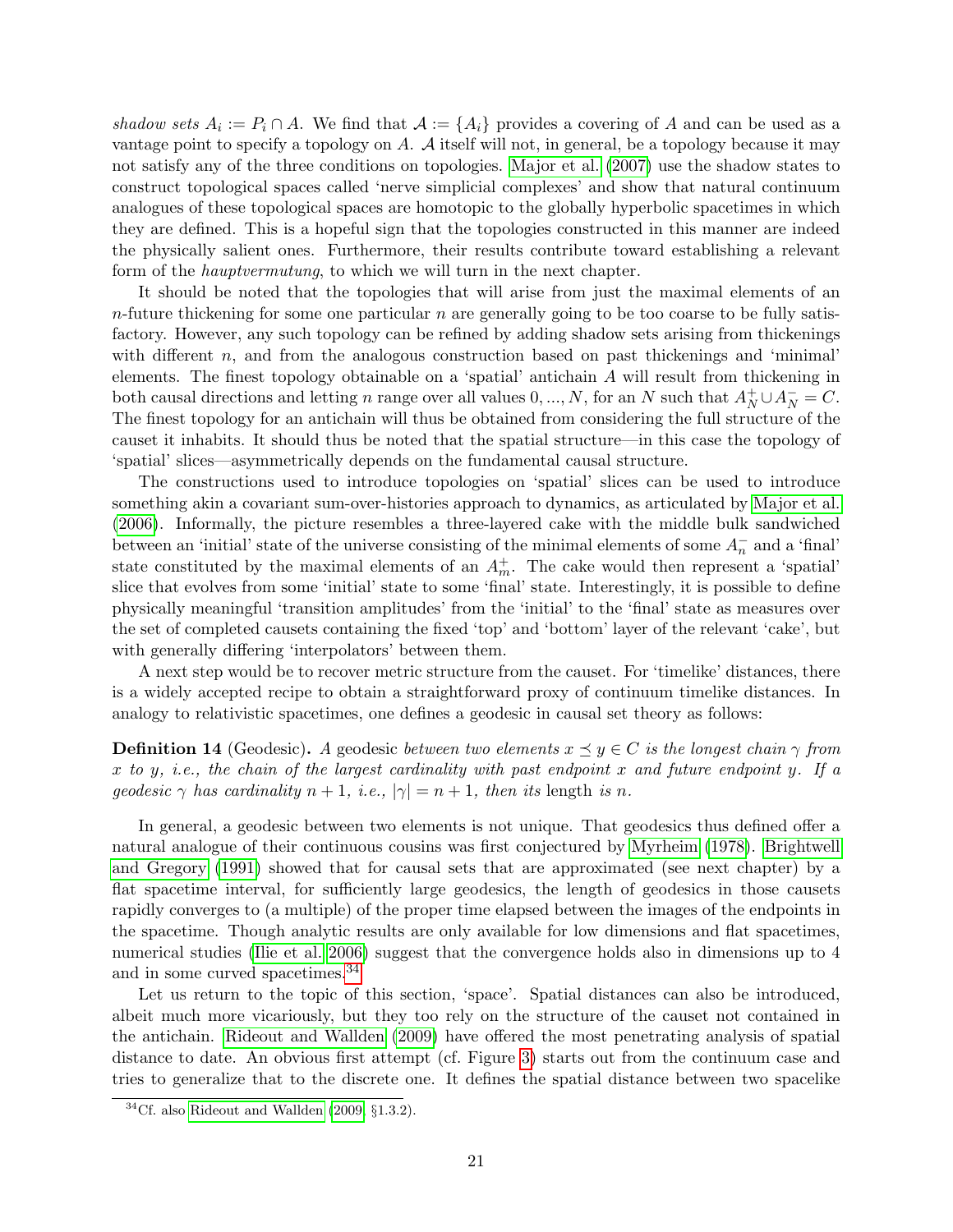

<span id="page-21-0"></span>Figure 3: A first stab at determining the spatial distance.

separated events  $x$  and  $y$  in terms of an appropriate timelike distance, since we already know (from the previous two paragraphs) how to determine the timelike distance between two events in a causet. In the continuum case, let w be an event in the common past  $J^-(x) \cap J^-(y)$  and z one in the common future  $J^+(x) \cap J^+(y)$  such that the timelike distance between them is shortest for all such pairs. In other words,  $w$  is a maximal element of the common past and  $z$  is a minimal element of the common future (see Figure [3\)](#page-21-0). Then the spatial distance between  $x$  and  $y$  is equal to the timelike distance between w and z in the continuum. For two-dimensional Minkowski spacetime, the pair w and z is unique. In higher dimensions, however, this is not the case: in d-dimensional Minkowski spacetime, there is a  $(d-2)$ -dimensional submanifold of pairs of events that minimize the timelike distance [\(Rideout and Wallden 2009,](#page-24-18) 7).

This non-uniqueness thwarts the application of this simple recipe to the discrete case of causal sets that can only be embedded into higher-dimensional Minkowski spacetimes. Details of the embedding and the 'sprinkling' will be discussed in the next chapter, but the problem turns out to be that given the required kind of 'sprinkling' the events in the causet into Minkowski spacetime, there is a finite probability for each of the infinitely many minimizing pairs that the Alexandrov interval they encompass does not contain any of the images of events in the causet and is thus empty of 'sprinkled' events. Consequently, there will always be some pair  $\langle w, z \rangle$  such that  $w \preceq x \preceq z$  and  $w \preceq y \preceq z$  are the longest chains between w and z (since  $x \not\preceq y$ ), both of which are of length 2. Hence, the timelike distance between  $w$  and  $z$ , and thus the spatial distance between  $x$  and  $y$ , will always be 2.

Although this would technically give us a distance function, it can hardly be considered physically adequate. [Rideout and Wallden](#page-24-18) [\(2009\)](#page-24-18) analyze a number of more involved approaches to extracting non-degenerate spatial distances from the fundamental structure of the causet. Their results are limited, but promising. As far as I can tell, they all resort to considering substantively larger parts of causets than merely unstructured antichains. Once again, this reflects the fundamentality of the causal structure over any spatial or temporal structure.

Relating causets to spacetimes via their 'spatial' and 'temporal' parts has thus thoroughly failed. In the next chapter, we will consider how they might be related in toto, as wholes. For now, we can only state just how different causets are from spacetimes, lest we are inclined to see the causal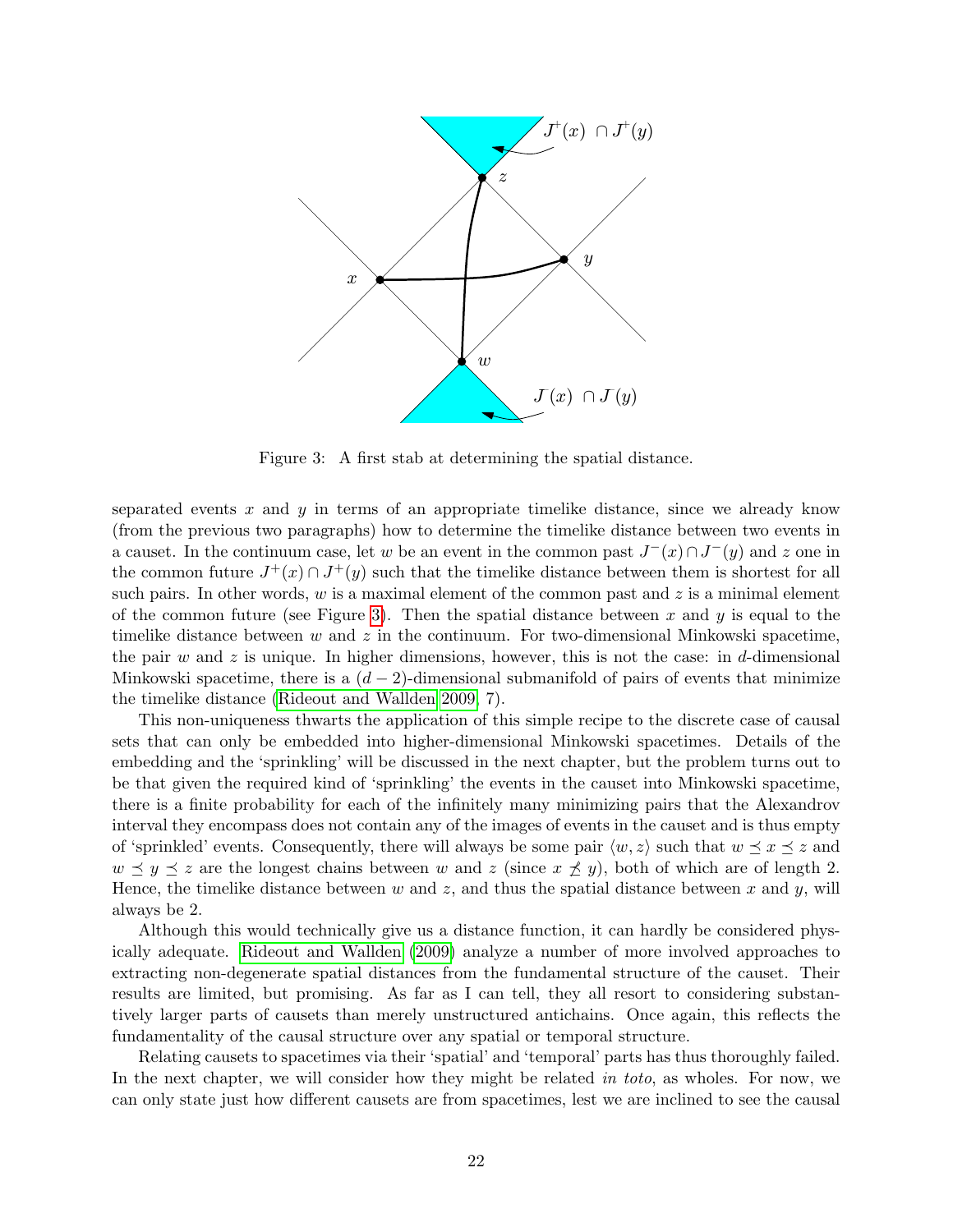relation at the core of the models of causal set theory as ultimately spatiotemporal, as it arguably is in general relativity. The geometric structure that we would normally attribute to space and time, and that is certainly available in general relativity, such as topological, affine, differential, and metric structure is only very indirectly recoverable from the structure of causets, if at all. It is simply not built in at the fundamental level. In this sense, causal set theory offers a view of our world that is not ultimately spatiotemporal. In the next chapter, we will see how the information from several Planck volumes is requires for physics. This non-pointillisme, which is even stronger than it may already be in the continuum case, only adds to this conclusion that we are given here a radically novel picture of our world.

## References

- <span id="page-22-4"></span>V. Ambarzumian and D. Iwanenko. Zur Frage nach Vermeidung der unendlichen Selbstrückwirkung des Elektrons. *Zeitschrift für Physik*, 64(7-8):563–567, 1930. ISSN 0044-3328. doi: 10.1007/ BF01397206. URL <http://dx.doi.org/10.1007/BF01397206>.
- <span id="page-22-12"></span>Luca Bombelli. Space-time as causal set. PhD thesis, Syracuse University, 1987.
- <span id="page-22-1"></span>Luca Bombelli, Joohan Lee, David Meyer, and Rafael Sorkin. Spacetime as a causal set. Physical Review Letters, 59:521–524, 1987.
- <span id="page-22-8"></span>Graham Brightwell. Partial orders. In Lowell W Beineke and Robin J Wilson, editors, Graph Connections: Relationships between Graph Theory and other Areas of Mathematics, pages 52– 69. Clarendon Press, Oxford, 1997.
- <span id="page-22-13"></span>Graham Brightwell and Ruth Gregory. Structure of random discrete spacetime. Phys. Rev. Lett., 66:260–263, Jan 1991. doi: 10.1103/PhysRevLett.66.260. URL [http://link.aps.org/doi/10.](http://link.aps.org/doi/10.1103/PhysRevLett.66.260) [1103/PhysRevLett.66.260](http://link.aps.org/doi/10.1103/PhysRevLett.66.260).
- <span id="page-22-6"></span>Graham Brightwell and Douglas B West. Partially ordered sets. In Kenneth H Rosen, editor, Handbook of Discrete and Combinatorial Mathematics, pages 717–752. CRC Press, Boca Raton, FL, 2000.
- <span id="page-22-5"></span>Benjamin F Dribus. On the axioms of causal set theory. Manuscript, 2013. URL [http://arxiv.](http://arxiv.org/abs/1311.2148) [org/abs/1311.2148](http://arxiv.org/abs/1311.2148).
- <span id="page-22-9"></span>Ben Dushnik and E W Miller. Partially ordered sets. American Journal of Mathematics, 63: 600–610, 1941.
- <span id="page-22-3"></span>John Earman. Notes on the causal theory of time. Synthese, 24:74–86, 1972.
- <span id="page-22-7"></span>Philipp Ehrlich. Are points (necessarily) unextended? Manuscript, 2015.
- <span id="page-22-11"></span>Stefan Felsner, Peter C Fishburn, and William T Trotter. Finite three dimensional partial orders which are not sphere orders. *Discrete Mathematics*, 201:101-132, 1999.
- <span id="page-22-10"></span>Stefan Felsner, Irina Mustată, and Martin Pergel. The complexity of the partial order dimension problem—closing the gap. Manuscript, 2014.
- <span id="page-22-0"></span>David Finkelstein. The space-time code. Physical Review, 184:1261–1271, 1969.
- <span id="page-22-2"></span>Adolf Grünbaum. *Philosophical Problems of Space and Time*. Alfred A. Knopf, New York, 1963.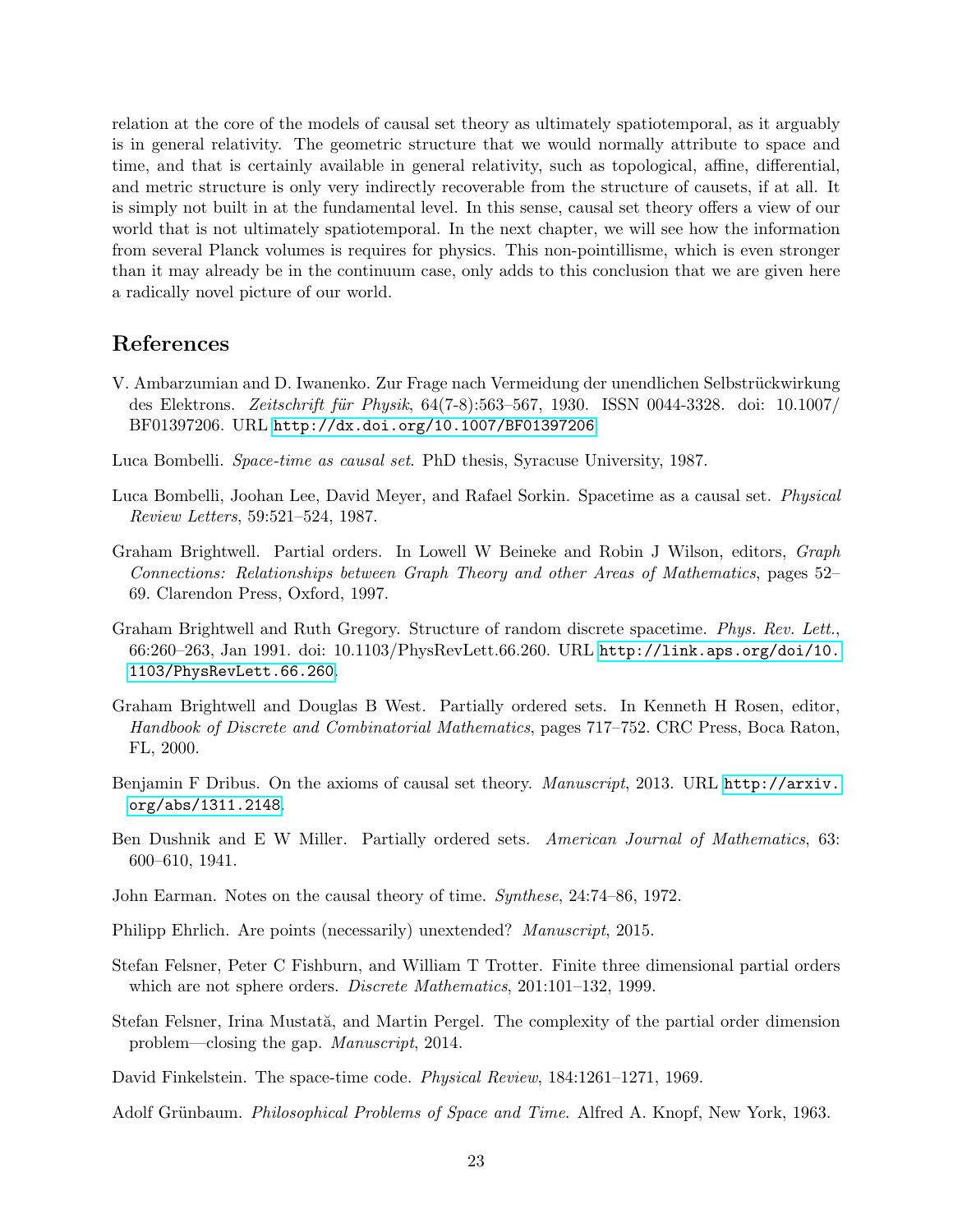<span id="page-23-2"></span>Adolf Grünbaum. *Modern Science and Zeno's Paradoxes*. George Allen and Unwin, London, 1967.

- <span id="page-23-8"></span>Stephen W Hawking, A R King, and P J McCarthy. A new topology for curved space-time which incorporates the causal, differential, and conformal structures. Journal of Mathematical Physics, 17:174–181, 1976.
- <span id="page-23-10"></span>Joe Henson. The causal set approach to quantum gravity. In Daniele Oriti, editor, Approaches to Quantum Gravity: Toward a New Understanding of Space, Time and Matter, chapter 21, pages 393–413. Cambridge University Press, Cambridge, 2009. ISBN 9780521860451.
- <span id="page-23-13"></span>Toshio Hiraguchi. On the dimension of partially ordered sets. Science Reports of Kanazawa University, 1:77–94, 1951.
- <span id="page-23-3"></span>Nick Huggett, Tiziana Vistarini, and Christian Wüthrich. Time in quantum gravity. In Adrian Bardon and Heather Dyke, editors, The Blackwell Companion to the Philosophy of Time. Blackwell, 2012.
- <span id="page-23-18"></span>Raluca Ilie, Gregory B Thompson, and David D Reid. A numerical study of the correspondence between paths in a causal set and geodesics in the continuum. Classical and Quantum Gravity, 23:3275–3285, 2006.
- <span id="page-23-7"></span>E. H. Kronheimer and Roger Penrose. On the structure of causal spaces. Mathematical Proceedings of the Cambridge Philosophical Society, 63:481–501, 3 1967. ISSN 1469-8064. doi: 10.1017/ S030500410004144X. URL [http://journals.cambridge.org/article\\_S030500410004144X](http://journals.cambridge.org/article_S030500410004144X).
- <span id="page-23-4"></span>Koen Lefever. A century of axiomatic systems for ordinal approaches to special relativity theory. Synthese?, forthcoming.
- <span id="page-23-16"></span>Seth Major, David Rideout, and Sumati Surya. Spatial hypersurfaces in causal set cosmology. Classical and Quantum Gravity, 23:4743–4752, 2006.
- <span id="page-23-17"></span>Seth Major, David Rideout, and Sumati Surya. On recovering continuum topology from a causal set. Journal of Mathematical Physics, 48:032501, 2007.
- <span id="page-23-9"></span>David B Malament. The class of continuous timelike curves determines the topology of spacetime. Journal of Mathematical Physics, 18:1399–1404, 1977.
- <span id="page-23-5"></span>Henryk Mehlberg. Essai sur la théorie causale du temps. *Studia Philosophica*, 1:119–258, 1935.
- <span id="page-23-6"></span>Henryk Mehlberg. Essai sur la théorie causale du temps. *Studia Philosophica*, 2:111–231, 1937.
- <span id="page-23-14"></span>David A Meyer. The Dimension of Causal Sets. PhD thesis, Massachusetts Institute of Technology, 1988.
- <span id="page-23-15"></span>David A Meyer. Spherical containment and the minkowski dimension of partial orders. *Order*, 10: 227–237, 1993.
- <span id="page-23-0"></span>Jan Myrheim. Statistical geometry. Technical Report TH-2538, CERN preprint, 1978.
- <span id="page-23-11"></span>L A Paul and Ned Hall. *Causation: A User's Guide*. Oxford University Press, Oxford, 2013.
- <span id="page-23-12"></span>Henri Poincaré. La Science et l'Hypothèse. Flammarion, 1902.
- <span id="page-23-1"></span>Hans Reichenbach. Axiomatik der relativistischen Raum-Zeit-Lehre. Friedrich Vieweg und Sohn, Braunschweig, 1924.